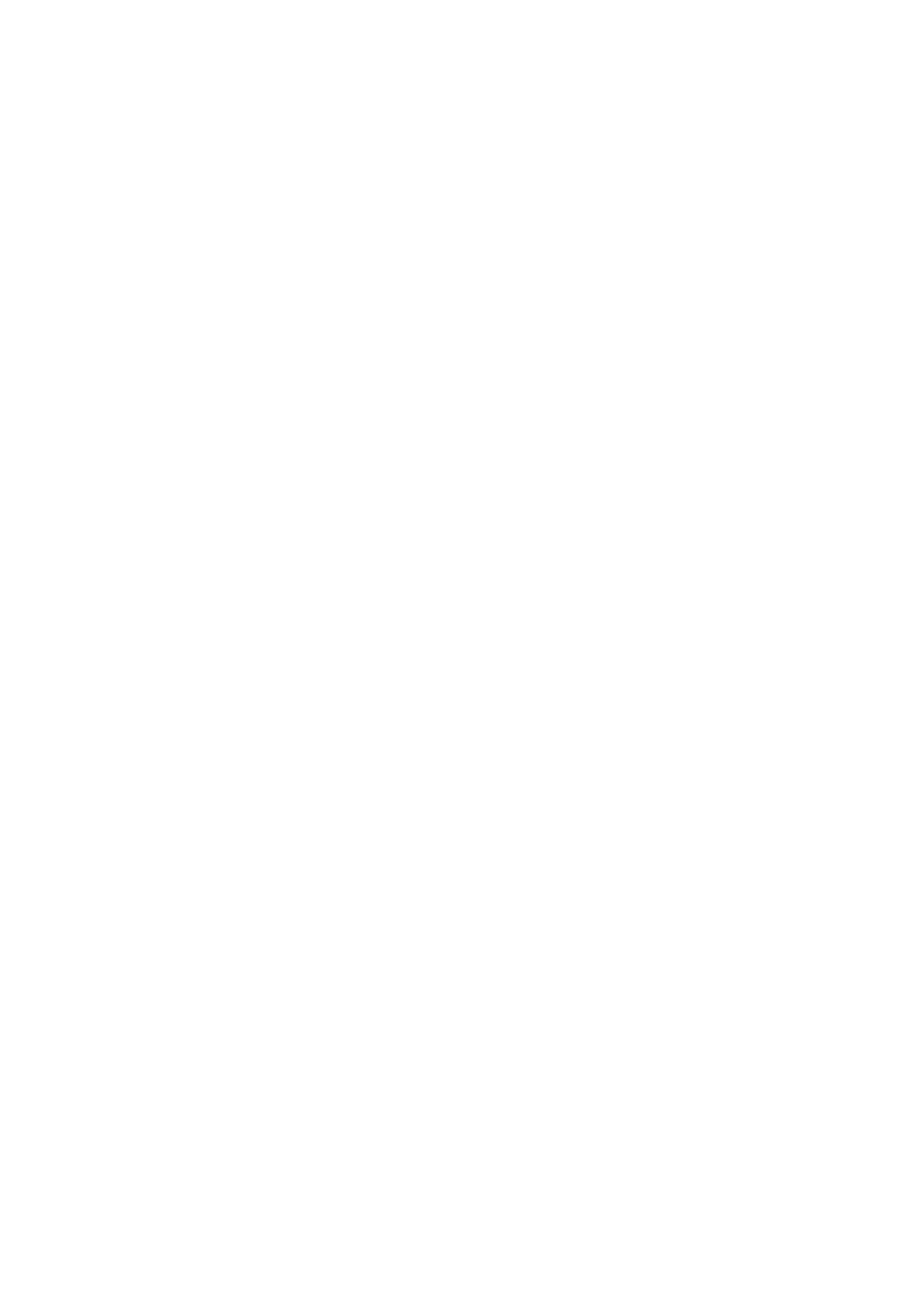# **Contents**

|       |                                                                          |                  |                                                                                                                                | Paragraphs |
|-------|--------------------------------------------------------------------------|------------------|--------------------------------------------------------------------------------------------------------------------------------|------------|
| L     | Preamble                                                                 |                  |                                                                                                                                |            |
|       | $A_{-}$                                                                  |                  |                                                                                                                                | $2 - 5$    |
|       | B <sub>1</sub>                                                           |                  | The Yokohama Strategy: lessons learned and gaps identified                                                                     | $6 - 9$    |
| П.    | World Conference on Disaster Reduction: Objectives, expected outcome and |                  |                                                                                                                                |            |
|       |                                                                          |                  |                                                                                                                                |            |
|       | А.                                                                       |                  |                                                                                                                                |            |
|       | B <sub>1</sub>                                                           |                  |                                                                                                                                |            |
|       | $\mathcal{C}$ .                                                          |                  |                                                                                                                                |            |
| Ш.    |                                                                          |                  |                                                                                                                                |            |
|       | $A_{-}$                                                                  |                  |                                                                                                                                |            |
|       | B <sub>1</sub>                                                           |                  |                                                                                                                                |            |
|       |                                                                          | 1.               | Ensure that disaster risk reduction is a national and a local priority<br>with a strong institutional basis for implementation | 16         |
|       |                                                                          | $\overline{2}$ . | Identify, assess and monitor disaster risks and enhance early                                                                  | 17         |
|       |                                                                          | 3.               | Use knowledge, innovation and education to build a culture of                                                                  | 18         |
|       |                                                                          | 4.               |                                                                                                                                | 19         |
|       |                                                                          | 5.               | Strengthen disaster preparedness for effective response at all levels                                                          | 20         |
| IV.   |                                                                          |                  |                                                                                                                                |            |
|       | А.                                                                       |                  |                                                                                                                                |            |
|       | B.                                                                       |                  |                                                                                                                                |            |
|       | $\mathcal{C}$ .                                                          |                  |                                                                                                                                |            |
|       | D.                                                                       |                  |                                                                                                                                |            |
|       | E.                                                                       |                  |                                                                                                                                |            |
|       | $F_{\cdot}$                                                              |                  |                                                                                                                                |            |
| Annex |                                                                          |                  |                                                                                                                                |            |
|       |                                                                          |                  | Some multilateral developments related to disaster risk reduction                                                              | 20         |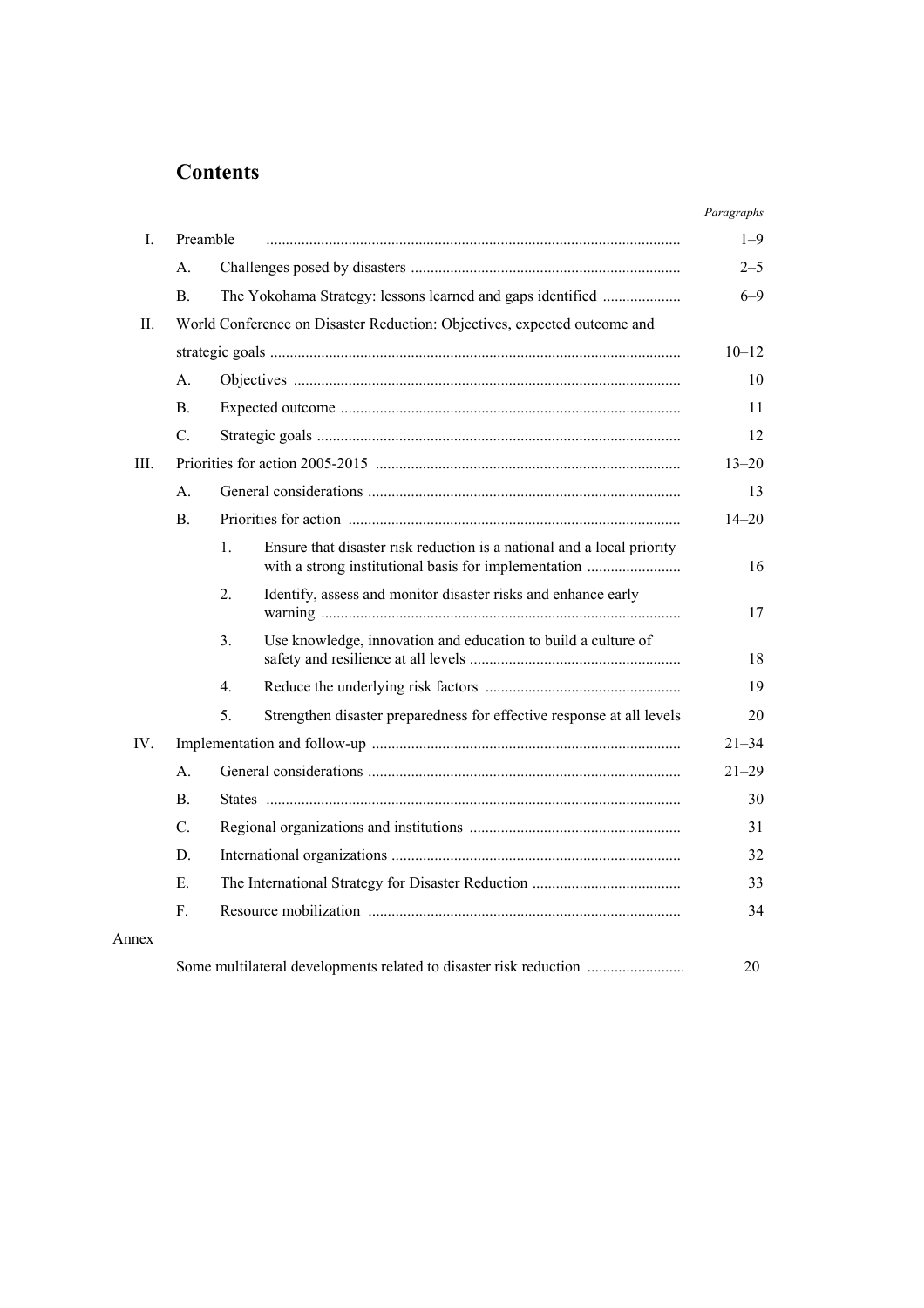# **I. Preamble**

1. The World Conference on Disaster Reduction was held from 18 to 22 January 2005 in Kobe, Hyogo, Japan, and adopted the present Framework for Action 2005-2015: Building the Resilience of Nations and Communities to Disasters (here after referred to as the "Framework for Action"). The Conference provided a unique opportunity to promote a strategic and systematic approach to reducing vulnerabilities<sup>1</sup> and risks to hazards.<sup>2</sup> It underscored the need for, and identified ways of, building the resilience of nations and communities to disasters.**<sup>3</sup>**

# **A. Challenges posed by disasters**

 $\overline{a}$ 

2. Disaster loss is on the rise with grave consequences for the survival, dignity and livelihood of individuals, particularly the poor, and hard-won development gains. Disaster risk is increasingly of global concern and its impact and actions in one region can have an impact on risks in another, and vice versa. This, compounded by increasing vulnerabilities related to changing demographic, technological and socio-economic conditions, unplanned urbanization, development within high-risk zones, under-development, environmental degradation, climate variability, climate change, geological hazards, competition for scarce resources, and the impact of epidemics such as HIV/AIDS, points to a future where disasters could increasingly threaten the world's economy, and its population and the sustainable development of developing countries. In the past two decades, on average more than 200 million people have been affected every year by disasters.

3. Disaster risk arises when hazards interact with physical, social, economic and environmental vulnerabilities. Events of hydrometeorological origin constitute the large majority of disasters. Despite the growing understanding and acceptance of the importance of disaster risk reduction and increased disaster response capacities, disasters and in particular the management and reduction of risk continue to pose a global challenge.

4. There is now international acknowledgement that efforts to reduce disaster risks must be systematically integrated into policies, plans and programmes for sustainable development and poverty reduction, and supported through bilateral, regional and international cooperation, including partnerships. Sustainable development, poverty reduction, good governance and disaster risk reduction are mutually supportive objectives, and in order to meet the challenges ahead, accelerated efforts must be made to build the necessary capacities at the community and national levels to manage and reduce risk. Such

<sup>&</sup>lt;sup>1</sup> Vulnerability is defined as: "The conditions determined by physical, social, economic, and environmental factors or processes, which increase the susceptibility of a community to the impact of hazards". UN/ISDR. Geneva 2004.

<sup>&</sup>lt;sup>2</sup> Hazard is defined as: "A potentially damaging physical event, phenomenon or human activity that may cause the loss of life or injury, property damage, social and economic disruption or environmental degradation. Hazards can include latent conditions that may represent future threats and can have different origins: natural (geological, hydrometeorological and biological) or induced by human processes (environmental degradation and technological hazards)" UN/ISDR. Geneva 2004.

**<sup>3</sup>** The scope of this Framework for Action encompasses disasters caused by hazards of natural origin and related environmental and technological hazards and risks. It thus reflects a holistic and multihazard approach to disaster risk management and the relationship, between them which can have a significant impact on social, economic, cultural and environmental systems, as stressed in the Yokohama Strategy (section I, part B, letter I, p. 8).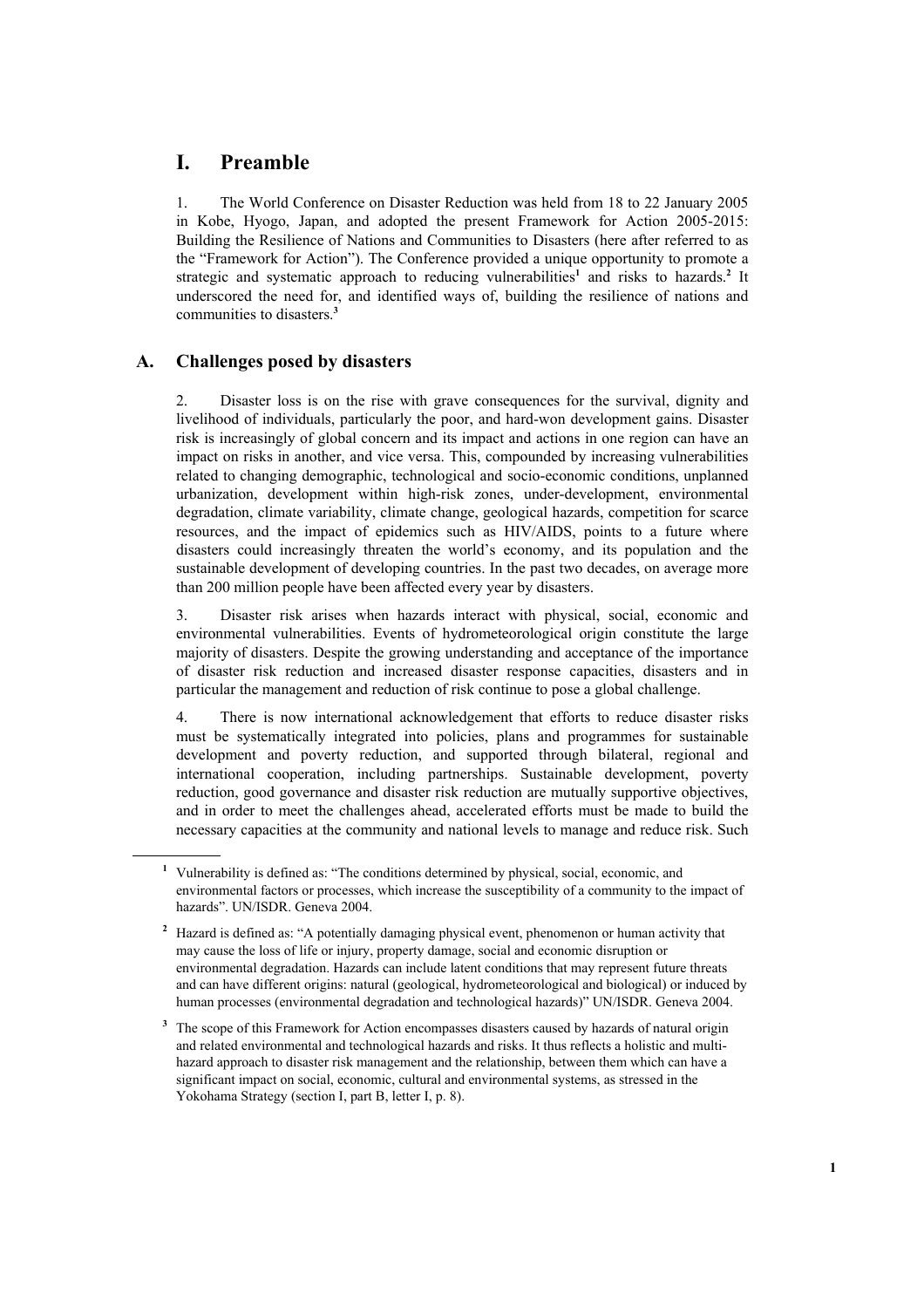an approach is to be recognized as an important element for the achievement of internationally agreed development goals, including those contained in the Millennium **Declaration** 

5. The importance of promoting disaster risk reduction efforts on the international and regional levels as well as the national and local levels has been recognized in the past few years in a number of key multilateral frameworks and declarations.**<sup>4</sup>**

# **B. The Yokohama Strategy: lessons learned and gaps identified**

6. The Yokohama Strategy for a Safer World: Guidelines for Natural Disaster Prevention, Preparedness and Mitigation and its Plan of Action ("Yokohama Strategy"), adopted in 1994, provides landmark guidance on reducing disaster risk and the impacts of disasters.

7. The review of progress made in implementing the Yokohama Strategy**<sup>5</sup>** identifies major challenges for the coming years in ensuring more systematic action to address disaster risks in the context of sustainable development and in building resilience through enhanced national and local capabilities to manage and reduce risk.

8. The review stresses the importance of disaster risk reduction being underpinned by a more pro-active approach to informing, motivating and involving people in all aspects of disaster risk reduction in their own local communities. It also highlights the scarcity of resources allocated specifically from development budgets for the realization of risk reduction objectives, either at the national or the regional level or through international cooperation and financial mechanisms, while noting the significant potential to better exploit existing resources and established practices for more effective disaster risk reduction.

9. Specific gaps and challenges are identified in the following five main areas:

- (a) Governance: organizational, legal and policy frameworks;
- (b) Risk identification, assessment, monitoring and early warning;
- (c) Knowledge management and education;
- (d) Reducing underlying risk factors;
- (e) Preparedness for effective response and recovery.

These are the key areas for developing a relevant framework for action for the decade 2005–2015.

<sup>&</sup>lt;sup>4</sup> Some of these frameworks and declarations are listed in the annex to this document.

**<sup>5</sup>** *Review of the Yokohama Strategy and Plan of Action for a Safer World* (A/CONF.206/L.1).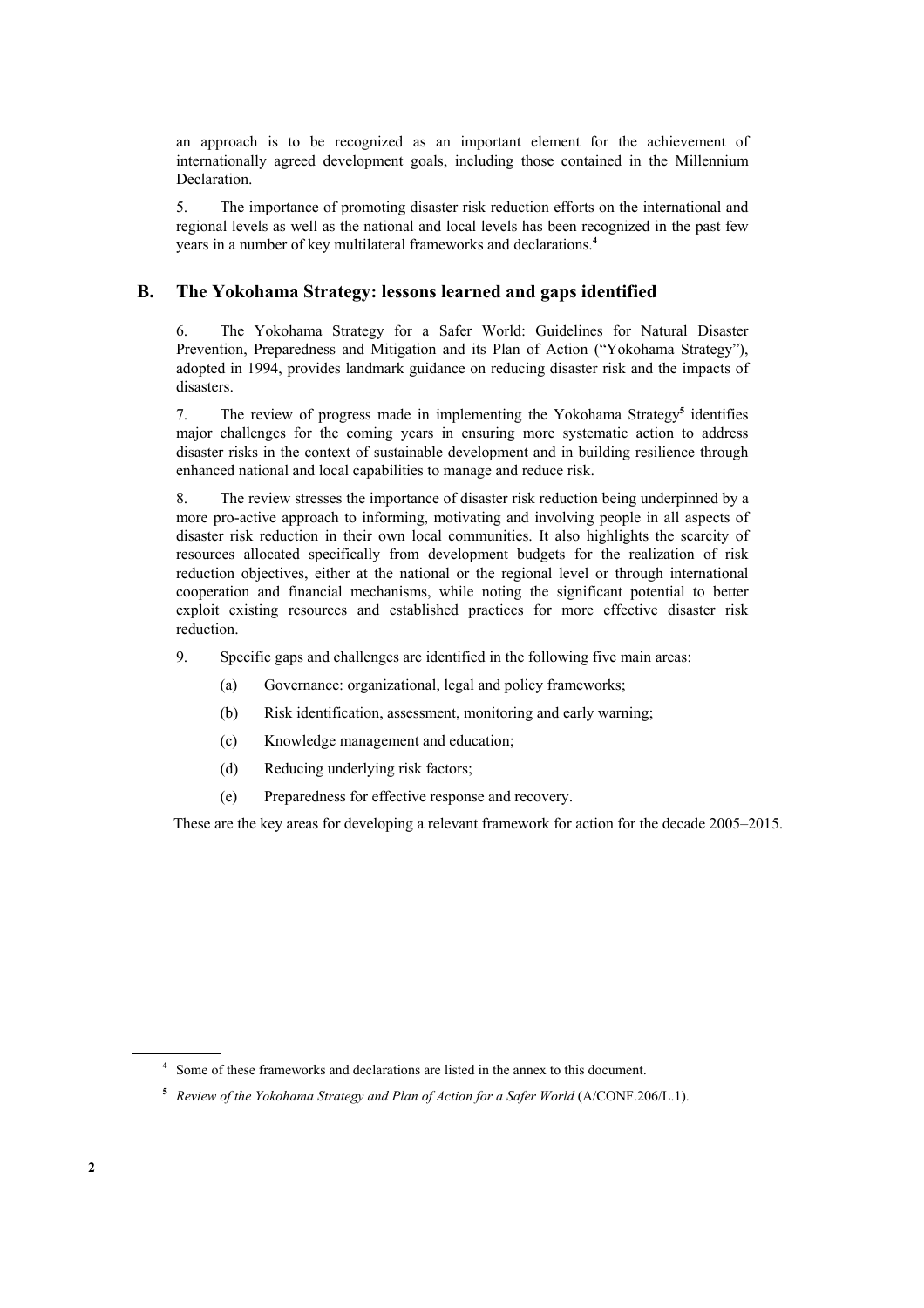# **II. World Conference on Disaster Reduction: Objectives, expected outcome and strategic goals**

# **A. Objectives**

10. The World Conference on Disaster Reduction was convened by decision of the General Assembly, with five specific objectives:**<sup>6</sup>**

 (a) To conclude and report on the review of the Yokohama Strategy and its Plan of Action, with a view to updating the guiding framework on disaster reduction for the twenty-first century;

 (b) To identify specific activities aimed at ensuring the implementation of relevant provisions of the Johannesburg Plan of Implementation of the World Summit on Sustainable Development on vulnerability, risk assessment and disaster management;

 (c) To share good practices and lessons learned to further disaster reduction within the context of attaining sustainable development, and to identify gaps and challenges;

 (d) To increase awareness of the importance of disaster reduction policies, thereby facilitating and promoting the implementation of those policies;

To increase the reliability and availability of appropriate disaster-related information to the public and disaster management agencies in all regions, as set out in relevant provisions of the Johannesburg Plan of Implementation.

# **B. Expected outcome**

11. Taking these objectives into account, and drawing on the conclusions of the review of the Yokohama Strategy, States and other actors participating at the World Conference on Disaster Reduction (hereinafter referred to as "the Conference") resolve to pursue the following expected outcome for the next 10 years:

*The substantial reduction of disaster losses, in lives and in the social, economic and environmental assets of communities and countries.* 

The realization of this outcome will require the full commitment and involvement of all actors concerned, including governments, regional and international organizations, civil society including volunteers, the private sector and the scientific community.

# **C. Strategic goals**

 $\overline{a}$ 

12. To attain this expected outcome, the Conference resolves to adopt the following strategic goals:

The more effective integration of disaster risk considerations into sustainable development policies, planning and programming at all levels, with a special emphasis on disaster prevention, mitigation, preparedness and vulnerability reduction;

**<sup>6</sup>** As per General Assembly resolution 58/214 of 23 December 2003.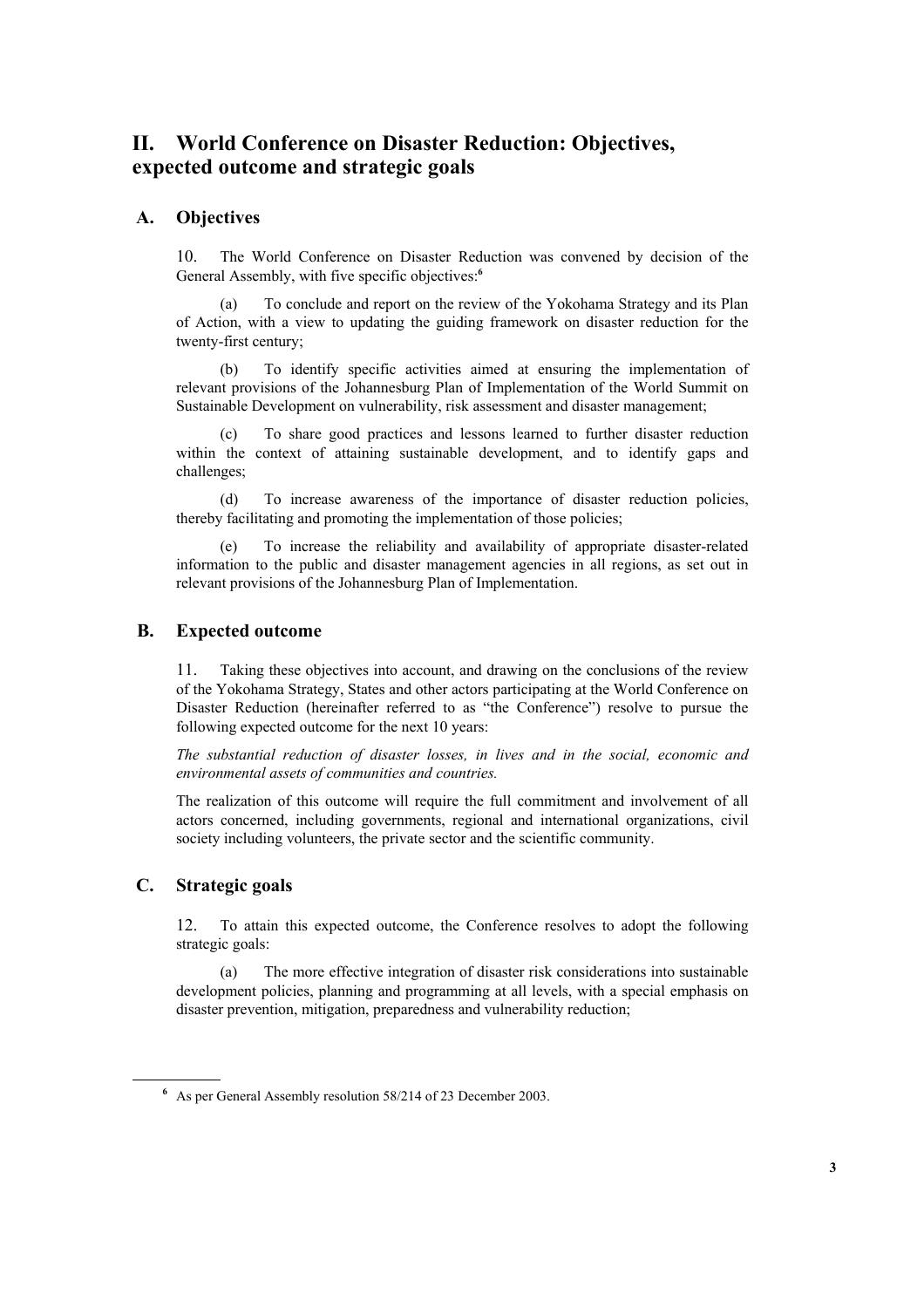(b) The development and strengthening of institutions, mechanisms and capacities at all levels, in particular at the community level, that can systematically contribute to building resilience**<sup>7</sup>** to hazards;

The systematic incorporation of risk reduction approaches into the design and implementation of emergency preparedness, response and recovery programmes in the reconstruction of affected communities.

# **III. Priorities for action 2005–2015**

#### **A. General considerations**

13. In determining appropriate action to achieve the expected outcome and strategic goals, the Conference reaffirms that the following general considerations will be taken into account:

 (a) The Principles contained in the Yokohama Strategy retain their full relevance in the current context, which is characterized by increasing commitment to disaster reduction;

 (b) Taking into account the importance of international cooperation and partnerships, each State has the primary responsibility for its own sustainable development and for taking effective measures to reduce disaster risk, including for the protection of people on its territory, infrastructure and other national assets from the impact of disasters. At the same time, in the context of increasing global interdependence, concerted international cooperation and an enabling international environment are required to stimulate and contribute to developing the knowledge, capacities and motivation needed for disaster risk reduction at all levels;

 (c) An integrated, multi-hazard approach to disaster risk reduction should be factored into policies, planning and programming related to sustainable development, relief, rehabilitation, and recovery activities in post-disaster and post-conflict situations in disaster-prone countries;**<sup>8</sup>**

 (d) A gender perspective should be integrated into all disaster risk management policies, plans and decision-making processes, including those related to risk assessment, early warning, information management, and education and training;<sup>9</sup>

 (e) Cultural diversity, age, and vulnerable groups should be taken into account when planning for disaster risk reduction, as appropriate;

<sup>&</sup>lt;sup>7</sup> Resilience: "The capacity of a system, community or society potentially exposed to hazards to adapt, by resisting or changing in order to reach and maintain an acceptable level of functioning and structure This is determined by the degree to which the social system is capable of organising itself to increase this capacity for learning from past disasters for better future protection and to improve risk reduction measures." UN/ISDR. Geneva 2004.

<sup>&</sup>lt;sup>8</sup> The Johannesburg Plan of Implementation of the World Summit on Sustainable Development, Johannesburg, South Africa, 26 August-4 September 2002, paragraphs 37 and 65.

<sup>&</sup>lt;sup>9</sup> As reaffirmed at the twenty-third special session of the General Assembly on the topic "Women" 2000: gender equality, development and peace for the twenty-first century".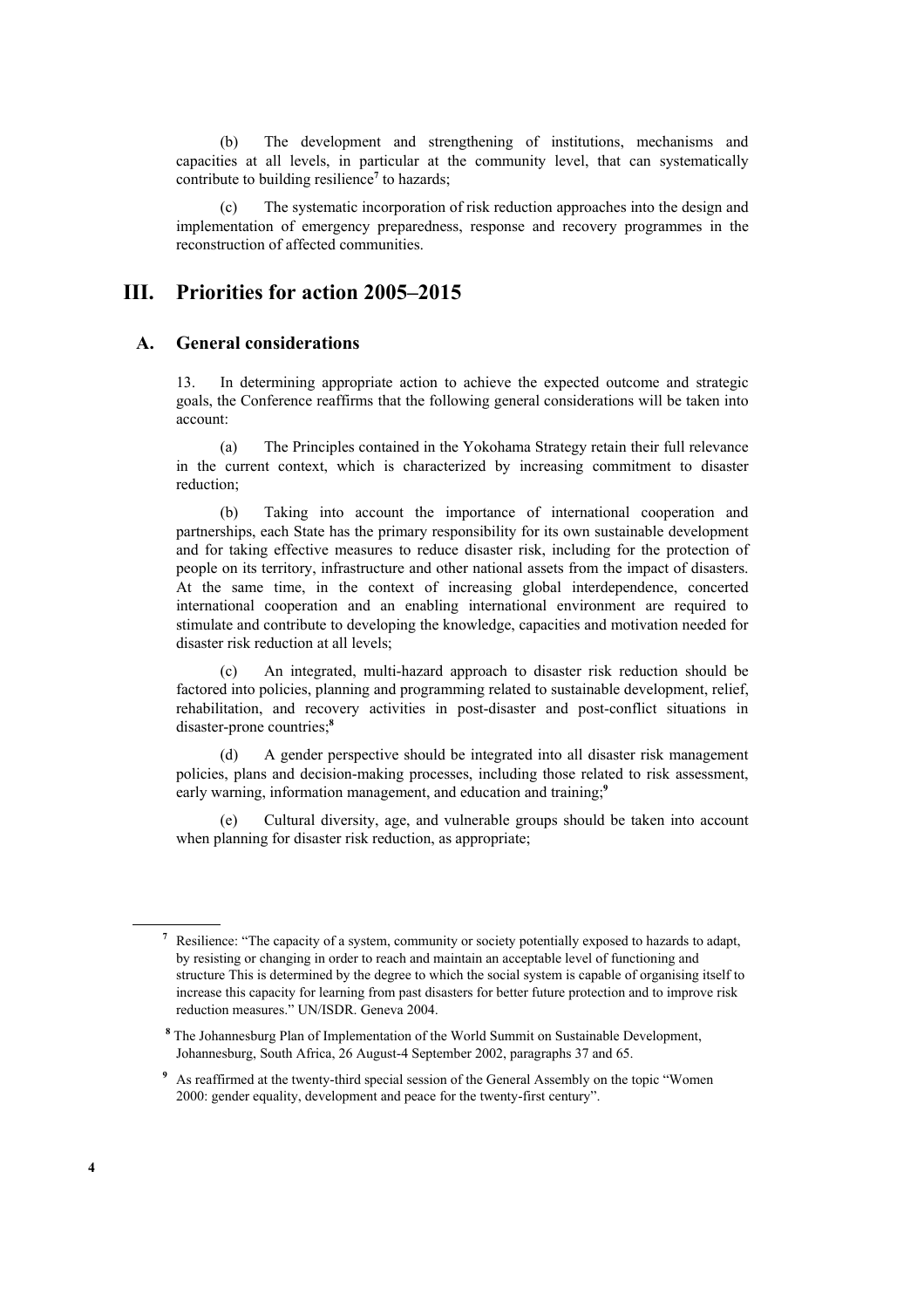(f) Both communities and local authorities should be empowered to manage and reduce disaster risk by having access to the necessary information, resources and authority to implement actions for disaster risk reduction;

Disaster-prone developing countries, especially least developed countries and small island developing States, warrant particular attention in view of their higher vulnerability and risk levels, which often greatly exceed their capacity to respond to and recover from disasters;

 (h) There is a need to enhance international and regional cooperation and assistance in the field of disaster risk reduction through, *inter alia*:

- The transfer of knowledge, technology and expertise to enhance capacity building for disaster risk reduction
- The sharing of research findings, lessons learned and best practices
- The compilation of information on disaster risk and impact for all scales of disasters in a way that can inform sustainable development and disaster risk reduction
- Appropriate support in order to enhance governance for disaster risk reduction, for awareness-raising initiatives and for capacity-development measures at all levels, in order to improve the disaster resilience of developing countries
- The full, speedy and effective implementation of the enhanced Heavily Indebted Poor Countries Initiative, taking into account the impact of disasters on the debt sustainability of countries eligible for this programme
- Financial assistance to reduce existing risks and to avoid the generation of new risks

(i) The promotion of a culture of prevention, including through the mobilization of adequate resources for disaster risk reduction, is an investment for the future with substantial returns. Risk assessment and early warning systems are essential investments that protect and save lives, property and livelihoods, contribute to the sustainability of development, and are far more cost-effective in strengthening coping mechanisms than is primary reliance on post-disaster response and recovery;

There is also a need for proactive measures, bearing in mind that the phases of relief, rehabilitation and reconstruction following a disaster are windows of opportunity for the rebuilding of livelihoods and for the planning and reconstruction of physical and socio-economic structures, in a way that will build community resilience and reduce vulnerability to future disaster risks;

 (k) Disaster risk reduction is a cross-cutting issue in the context of sustainable development and therefore an important element for the achievement of internationally agreed development goals, including those contained in the Millennium Declaration. In addition, every effort should be made to use humanitarian assistance in such a way that risks and future vulnerabilities will be lessened as much as possible.

# **B. Priorities for action**

14. Drawing on the conclusions of the review of the Yokohama Strategy, and on the basis of deliberations at the World Conference on Disaster Reduction and especially the agreed expected outcome and strategic goals, the Conference has adopted the following five priorities for action: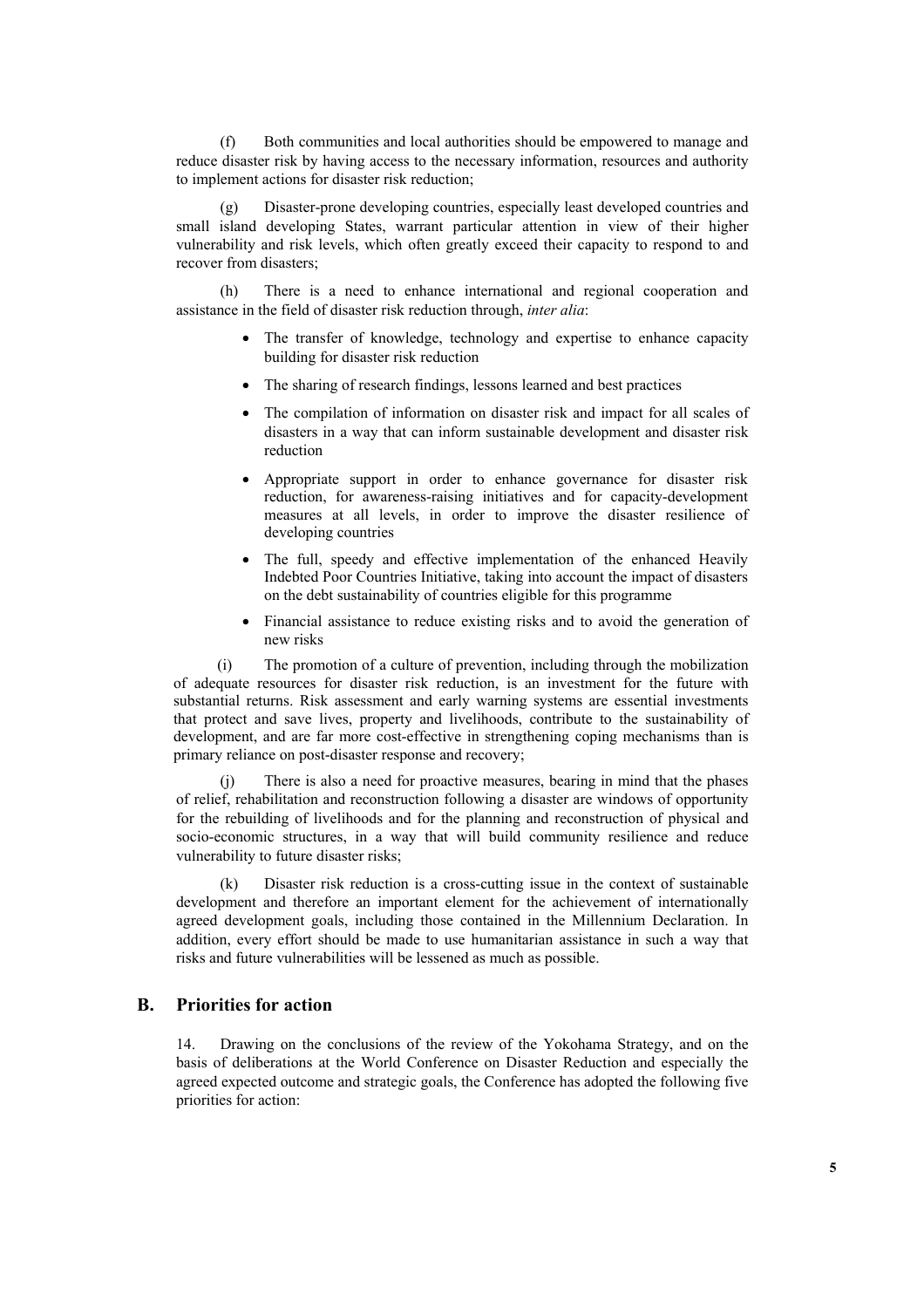- 1. Ensure that disaster risk reduction is a national and a local priority with a strong institutional basis for implementation.
- 2. Identify, assess and monitor disaster risks and enhance early warning.
- 3. Use knowledge, innovation and education to build a culture of safety and resilience at all levels.
- 4. Reduce the underlying risk factors.
- 5. Strengthen disaster preparedness for effective response at all levels.

15. In their approach to disaster risk reduction, States, regional and international organizations and other actors concerned should take into consideration the key activities listed under each of these five priorities and should implement them, as appropriate, to their own circumstances and capacities.

#### **1. Ensure that disaster risk reduction is a national and a local priority with a strong institutional basis for implementation**

16. Countries that develop policy, legislative and institutional frameworks for disaster risk reduction and that are able to develop and track progress through specific and measurable indicators have greater capacity to manage risks and to achieve widespread consensus for, engagement in and compliance with disaster risk reduction measures across all sectors of society.

#### *Key activities:*

#### *(i) National institutional and legislative frameworks*

 (a) Support the creation and strengthening of national integrated disaster risk reduction mechanisms, such as multi sectoral national platforms**<sup>10</sup>**, with designated responsibilities at the national through to the local levels to facilitate coordination across sectors. National platforms should also facilitate coordination across sectors, including by maintaining a broad based dialogue at national and regional levels for promoting awareness among the relevant sectors.

(b) Integrate risk reduction, as appropriate, into development policies and planning at all levels of government, including in poverty reduction strategies and sectors and multi sector policies and plans.

(c) Adopt, or modify where necessary, legislation to support disaster risk reduction, including regulations and mechanisms that encourage compliance and that promote incentives for undertaking risk reduction and mitigation activities.

Recognize the importance and specificity of local risk patterns and trends, decentralize responsibilities and resources for disaster risk reduction to relevant subnational or local authorities, as appropriate.

<sup>&</sup>lt;sup>10</sup> The establishment of national platforms for disaster reduction was requested in Economic and Social Council resolution 1999/63 and in General Assembly resolutions 56/195, 58/214, and 58/215. The expression "national platform" is a generic term used for national mechanisms for coordination and policy guidance on disaster risk reduction that need to be multi-sectoral and inter-disciplinary in nature, with public, private and civil society participation involving all concerned entities within a country (including United Nations agencies present at the national level, as appropriate). National platforms represent the national mechanism for the International Strategy for Disaster Reduction.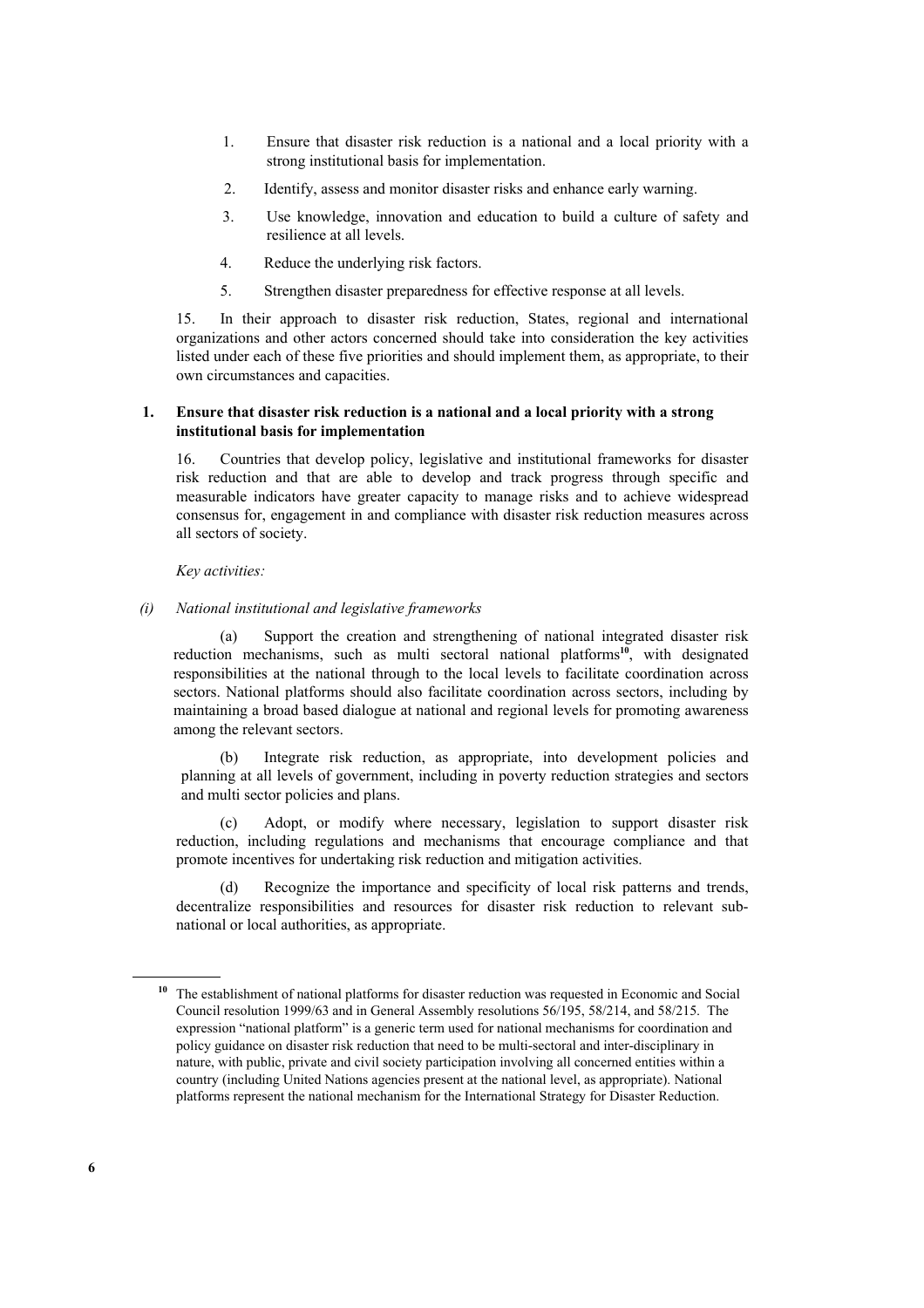#### *(ii) Resources*

 (e) Assess existing human resource capacities for disaster risk reduction \at all levels and develop capacity-building plans and programmes for meeting ongoing and future requirements.

 (f) Allocate resources for the development and the implementation of disaster risk management policies, programmes, laws and regulations on disaster risk reduction in all relevant sectors and authorities at all levels of administrative and budgets on the basis of clearly prioritized actions.

 (g) Governments should demonstrate the strong political determination required to promote and integrate disaster risk reduction into development programming.

#### *(iii) Community participation*

 (h) Promote community participation in disaster risk reduction through the adoption of specific policies, the promotion of networking, the strategic management of volunteer resources, the attribution of roles and responsibilities, and the delegation and provision of the necessary authority and resources.

#### **2. Identify, assess and monitor disaster risks and enhance early warning**

17. The starting point for reducing disaster risk and for promoting a culture of disaster resilience lies in the knowledge of the hazards and the physical, social, economic and environmental vulnerabilities to disasters that most societies face, and of the ways in which hazards and vulnerabilities are changing in the short and long term, followed by action taken on the basis of that knowledge.

#### *Key activities:*

#### *(i) National and local risk assessments*

 (a) Develop, update periodically and widely disseminate risk maps and related information to decision-makers, the general public and communities at risk<sup>11</sup> in an appropriate format.

Develop systems of indicators of disaster risk and vulnerability at national and sub-national scales that will enable decision-makers to assess the impact of disasters **<sup>12</sup>** on social, economic and environmental conditions and disseminate the results to decisionmakers, the public and populations at risk.

Record, analyse, summarize and disseminate statistical information on disaster occurrence, impacts and losses, on a regular bases through international, regional, national and local mechanisms.

 *(ii) Early warning* 

 $\overline{a}$ 

 (d) Develop early warning systems that are people centered, in particular systems whose warnings are timely and understandable to those at risk, which take into account the demographic, gender, cultural and livelihood characteristics of the target audiences, including guidance on how to act upon warnings, and that support effective operations by disaster managers and other decision makers.

**<sup>11</sup>** See footnotes 1, 2 and 3 for the scope of this Framework for Action.

**<sup>12</sup>** See footnotes 1, 2 and 3.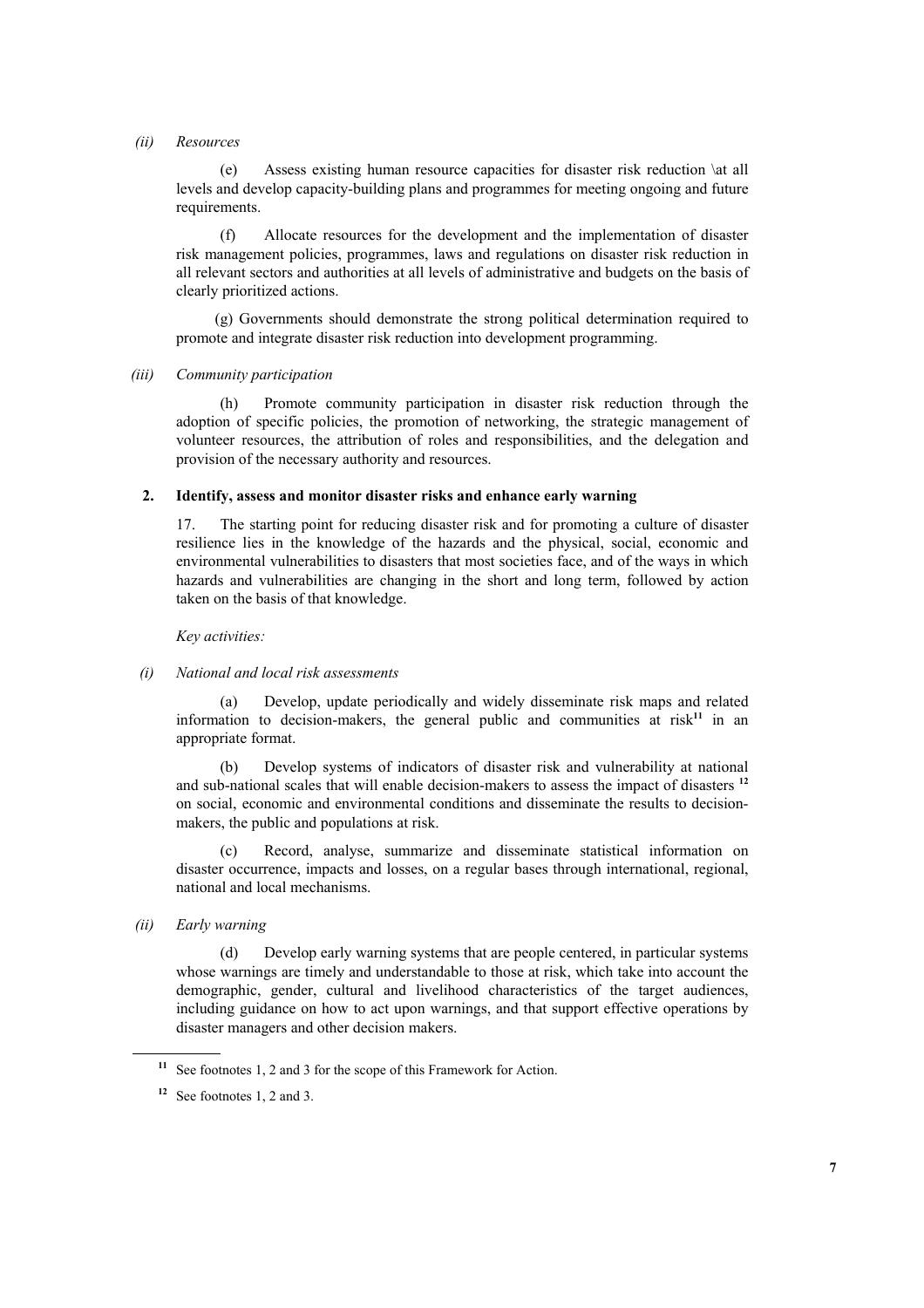(e) Establish, periodically review, and maintain information systems as part of early warning systems with a view to ensuring that rapid and coordinated action is taken in cases of alert/emergency.

 (f) Establish institutional capacities to ensure that early warning systems are well integrated into governmental policy and decision-making processes and emergency management systems at both the national and the local levels, and are subject to regular system testing and performance assessments.

 (g) Implement the outcome of the Second International Conference on Early Warning held in Bonn, Germany, in 2003**<sup>13</sup>**, including through the strengthening of coordination and cooperation among all relevant sectors and actors in the early warning chain in order to achieve fully effective early warning systems.

Implement the outcome of the Mauritius Strategy for the further implementation of the Barbados Programme of Action for the sustainable development of small island developing States, including by establishing and strengthening effective early warning systems as well as other mitigation and response measures.

#### *(iii) Capacity*

 (i) Support the development and sustainability of the infrastructure and scientific, technological, technical and institutional capacities needed to research, observe, analyse, map and where possible forecast natural and related hazards, vulnerabilities and disaster impacts.

 (j) Support the development and improvement of relevant databases and the promotion of full and open exchange and dissemination of data for assessment, monitoring and early warning purposes, as appropriate, at international, regional, national and local levels.

 (k) Support the improvement of scientific and technical methods and capacities for risk assessment, monitoring and early warning, through research, partnerships, training and technical capacity- building. Promote the application of *in situ* and space-based earth observations, space technologies, remote sensing, geographic information systems, hazard modelling and prediction, weather and climate modelling and forecasting, communication tools and studies of the costs and benefits of risk assessment and early warning.

(l) Establish and strengthen the capacity to record, analyze, summarize, disseminate, and exchange statistical information and data on hazards mapping, disaster risks, impacts, and losses; support the development of common methodologies for risk assessment and monitoring.

#### *(iv) Regional and emerging risks*

Compile and standardize, as appropriate, statistical information and data on regional disaster risks, impacts and losses.

 (n) Cooperate regionally and internationally, as appropriate, to assess and monitor regional and trans-boundary hazards, and exchange information and provide early warnings through appropriate arrangements, such as, *inter alia*, those relating to the management of river basins.

**<sup>13</sup>** As recommended in General Assembly resolution 58/214.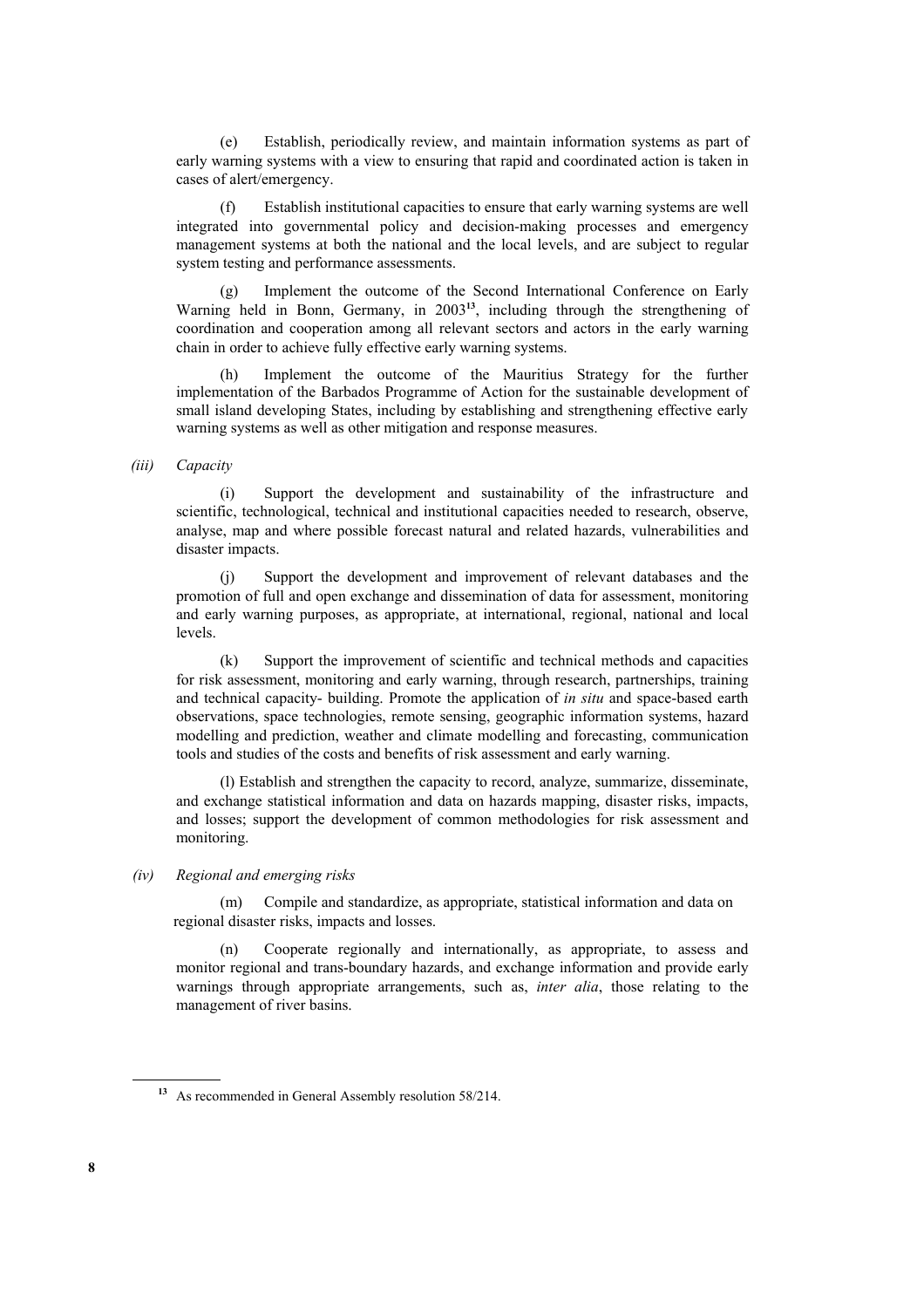(o) Research, analyse and report on long-term changes and emerging issues that might increase vulnerabilities and risks or the capacity of authorities and communities to respond to disasters.

#### **3. Use knowledge, innovation and education to build a culture of safety and resilience at all levels**

18. Disasters can be substantially reduced if people are well informed and motivated towards a culture of disaster prevention and resilience, which in turn requires the collection, compilation and dissemination of relevant knowledge and information on hazards, vulnerabilities and capacities.

#### *Key activities:*

#### *(i) Information management and exchange*

 (a) Provide easily understandable information on disaster risks and protection options, especially to citizens in high-risk areas, to encourage and enable people to take action to reduce risks and build resilience. The information should incorporate relevant traditional and indigenous knowledge and culture heritage and be tailored to different target audiences, taking into account cultural and social factors.

 (b) Strengthen networks among disaster experts, managers and planners across sectors and between regions, and create or strengthen procedures for using available expertise when agencies and other important actors develop local risk reduction plans.

Promote and improve dialogue and cooperation among scientific communities and practitioners working on disaster risk reduction, and encourage partnerships among stakeholders, including those working on the socioeconomic dimensions of disaster risk reduction.

 (d) Promote the use, application and affordability of recent information, communication and space-based technologies and related services, as well as earth observations, to support disaster risk reduction, particularly for training and for the sharing and dissemination of information among different categories of users.

In the medium term, develop local, national, regional and international userfriendly directories, inventories and national information-sharing systems and services for the exchange of information on good practices, cost-effective and easy-to-use disaster risk reduction technologies, and lessons learned on policies, plans and measures for disaster risk reduction.

 (f) Institutions dealing with urban development should provide information to the public on disaster reduction options prior to constructions, land purchase or land sale.

 (g) Update and widely disseminate international standard terminology related to disaster risk reduction, at least in all official United Nations languages, for use in programme and institutional development, operations, research, training curricula and public information programmes*.* 

#### *(ii) Education and training*

 (h) Promote the inclusion of disaster risk reduction knowledge in relevant sections of school curricula at all levels and the use of other formal and informal channels to reach youth and children with information; promote the integration of disaster risk reduction as an intrinsic element of the United Nations Decade of Education for Sustainable Development (2005–2015).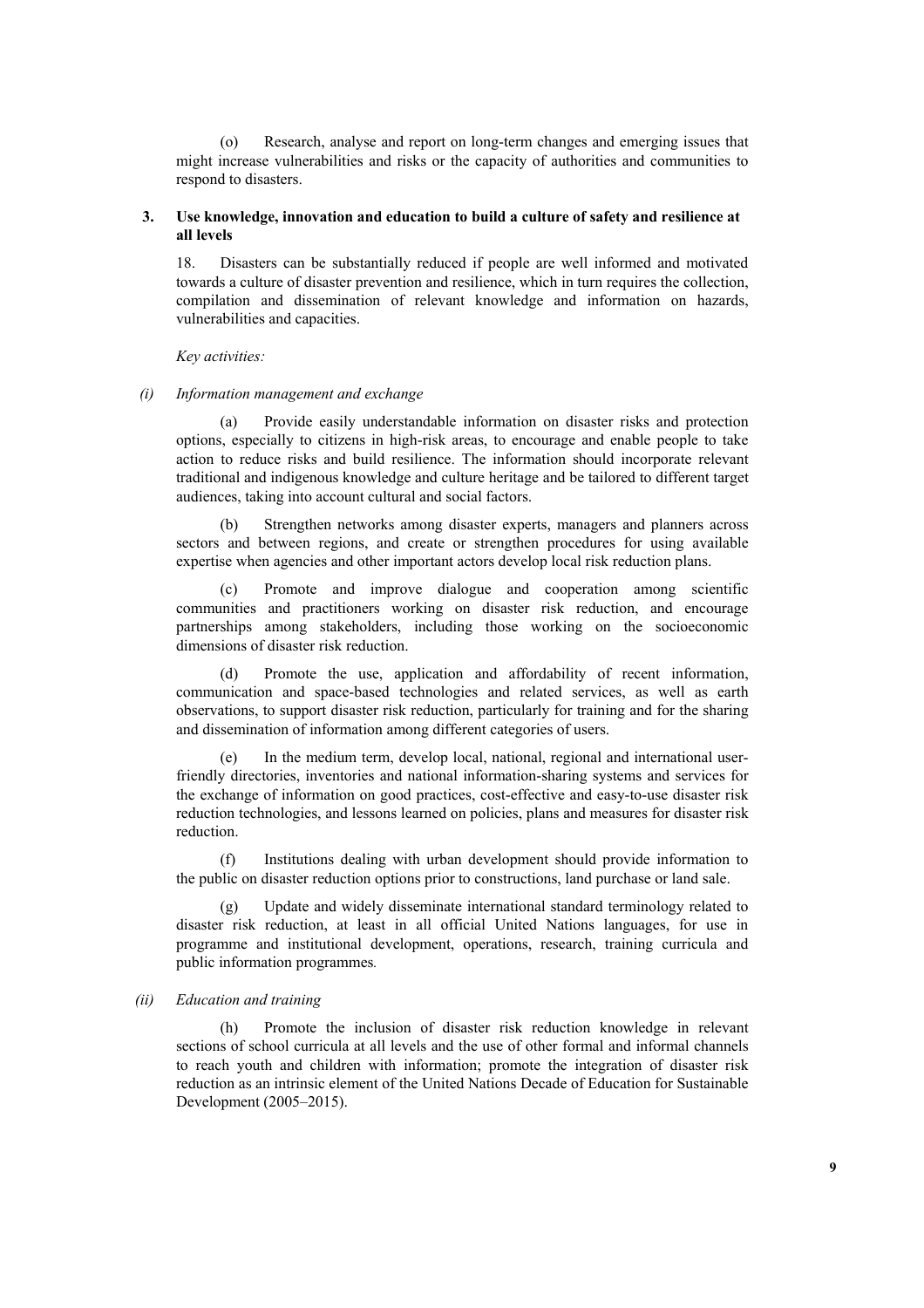(i) Promote the implementation of local risk assessment and disaster preparedness programmes in schools and institutions of higher education.

 (j) Promote the implementation of programmes and activities in schools for learning how to minimize the effects of hazards.

Develop training and learning programmes in disaster risk reduction targeted at specific sectors (development planners, emergency managers, local government officials, etc.).

 (l) Promote community-based training initiatives, considering the role of volunteers, as appropriate, to enhance local capacities to mitigate and cope with disasters.

 (m) Ensure equal access to appropriate training and educational opportunities for women and vulnerable constituencies; promote gender and cultural sensitivity training as integral components of education and training for disaster risk reduction.

#### *(iii) Research*

 (n) Develop improved methods for predictive multi-risk assessments and socioeconomic cost–benefit analysis of risk reduction actions at all levels; incorporate these methods into decision-making processes at regional, national and local levels.

Strengthen the technical and scientific capacity to develop and apply methodologies, studies and models to assess vulnerabilities to and the impact of geological, weather, water and climate-related hazards, including the improvement of regional monitoring capacities and assessments.

 *(iv) Public awareness* 

 (p) Promote the engagement of the media in order to stimulate a culture of disaster resilience and strong community involvement in sustained public education campaigns and public consultations at all levels of society.

#### **4. Reduce the underlying risk factors**

19. Disaster risks related to changing social, economic, environmental conditions and land use, and the impact of hazards associated with geological events, weather, water, climate variability and climate change, are addressed in sector development planning and programmes as well as in post-disaster situations.

 *Key activities:* 

#### *(i) Environmental and natural resource management*

Encourage the sustainable use and management of ecosystems, including through better land-use planning and development activities to reduce risk and vulnerabilities.

(b) Implement integrated environmental and natural resource management approaches that incorporate disaster risk reduction, including structural and non-structural measures,**<sup>14</sup>** such as integrated flood management and appropriate management of fragile ecosystems.

<sup>&</sup>lt;sup>14</sup> "Structural measures refer to any physical construction to reduce or avoid possible impacts of hazards, which include engineering measures and construction of hazard-resistant and protective structures and infrastructure. Non-structural measures refer to policies, awareness, knowledge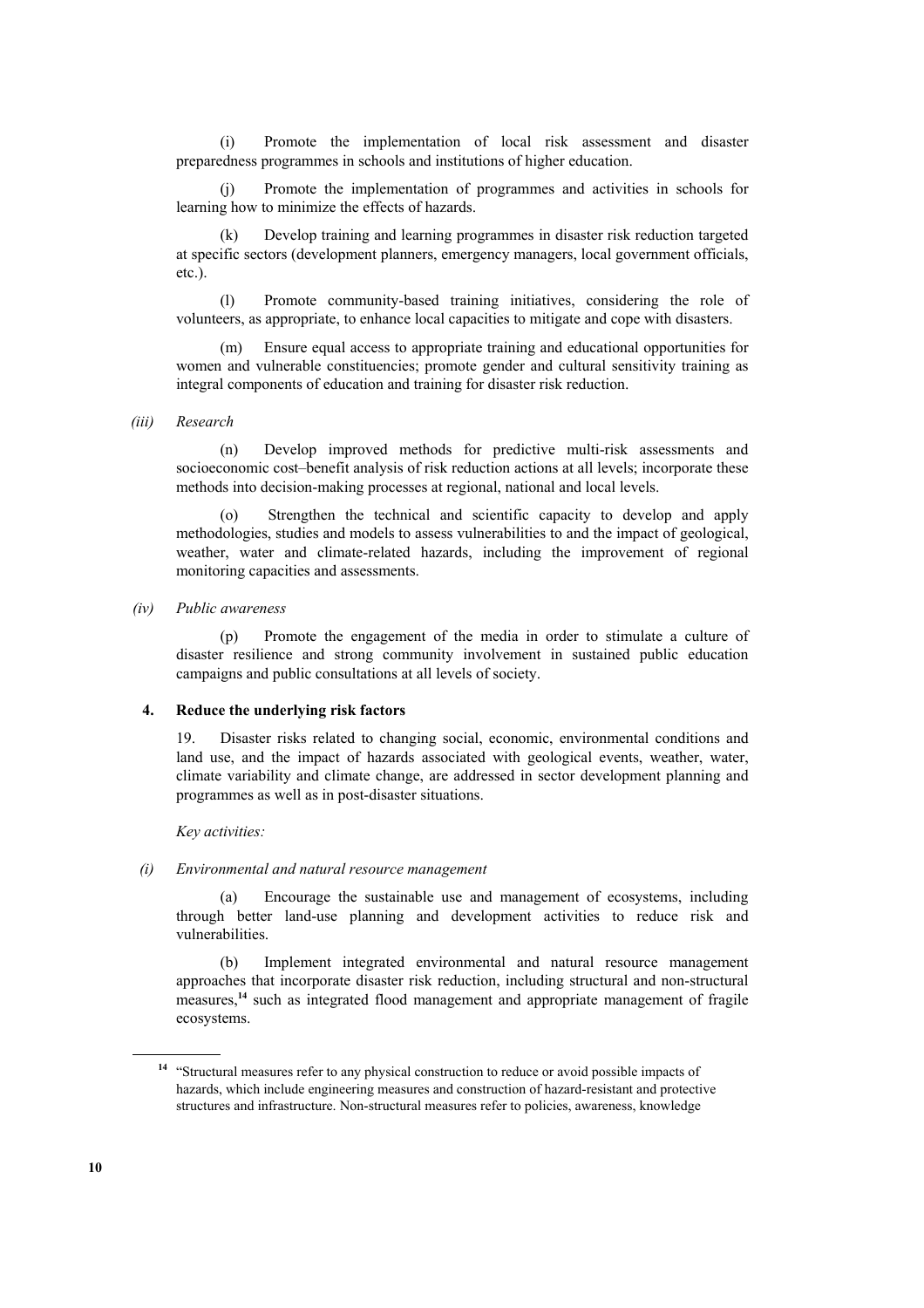(c) Promote the integration of risk reduction associated with existing climate variability and future climate change into strategies for the reduction of disaster risk and adaptation to climate change, which would include the clear identification of climaterelated disaster risks, the design of specific risk reduction measures and an improved and routine use of climate risk information by planners, engineers and other decision-makers.

#### *(ii) Social and economic development practices*

 (d) Promote food security as an important factor in ensuring the resilience of communities to hazards, particularly in areas prone to drought, flood, cyclones and other hazards that can weaken agriculture-based livelihoods.

 (e) Integrate disaster risk reduction planning into the health sector; promote the goal of "hospitals safe from disaster" by ensuring that all new hospitals are built with a level of resilience that strengthens their capacity to remain functional in disaster situations and implement mitigation measures to reinforce existing health facilities, particularly those providing primary health care.

 (f) Protect and strengthen critical public facilities and physical infrastructure, particularly schools, clinics, hospitals, water and power plants, communications and transport lifelines, disaster warning and management centres, and culturally important lands and structures through proper design, retrofitting and re-building, in order to render them adequately resilient to hazards.

Strengthen the implementation of social safety-net mechanisms to assist the poor, the elderly and the disabled, and other populations affected by disasters. Enhance recovery schemes including psycho-social training programmes in order to mitigate the psychological damage of vulnerable populations, particularly children, in the aftermath of disasters.

(h) Incorporate disaster risk reduction measures into post-disaster recovery and rehabilitation processes**<sup>15</sup>** and use opportunities during the recovery phase to develop capacities that reduce disaster risk in the long term, including through the sharing of expertise, knowledge and lessons learned.

 (i) Endeavor to ensure, as appropriate, that programmes for displaced persons do not increase risk and vulnerability to hazards.

 (j) Promote diversified income options for populations in high-risk areas to reduce their vulnerability to hazards, and ensure that their income and assets are not undermined by development policy and processes that increase their vulnerability to disasters.

 (k) Promote the development of financial risk-sharing mechanisms, particularly insurance and reinsurance against disasters.

 (l) Promote the establishment of public–private partnerships to better engage the private sector in disaster risk reduction activities; encourage the private sector to foster a culture of disaster prevention, putting greater emphasis on, and allocating resources to, predisaster activities such as risk assessments and early warning systems.

development, public commitment, and methods and operating practices, including participatory mechanisms and the provision of information, which can reduce risk and related impacts". UN/ISDR. Geneva, 2004.

**<sup>15</sup>** According to the principles contained in General Assembly resolution 46/182.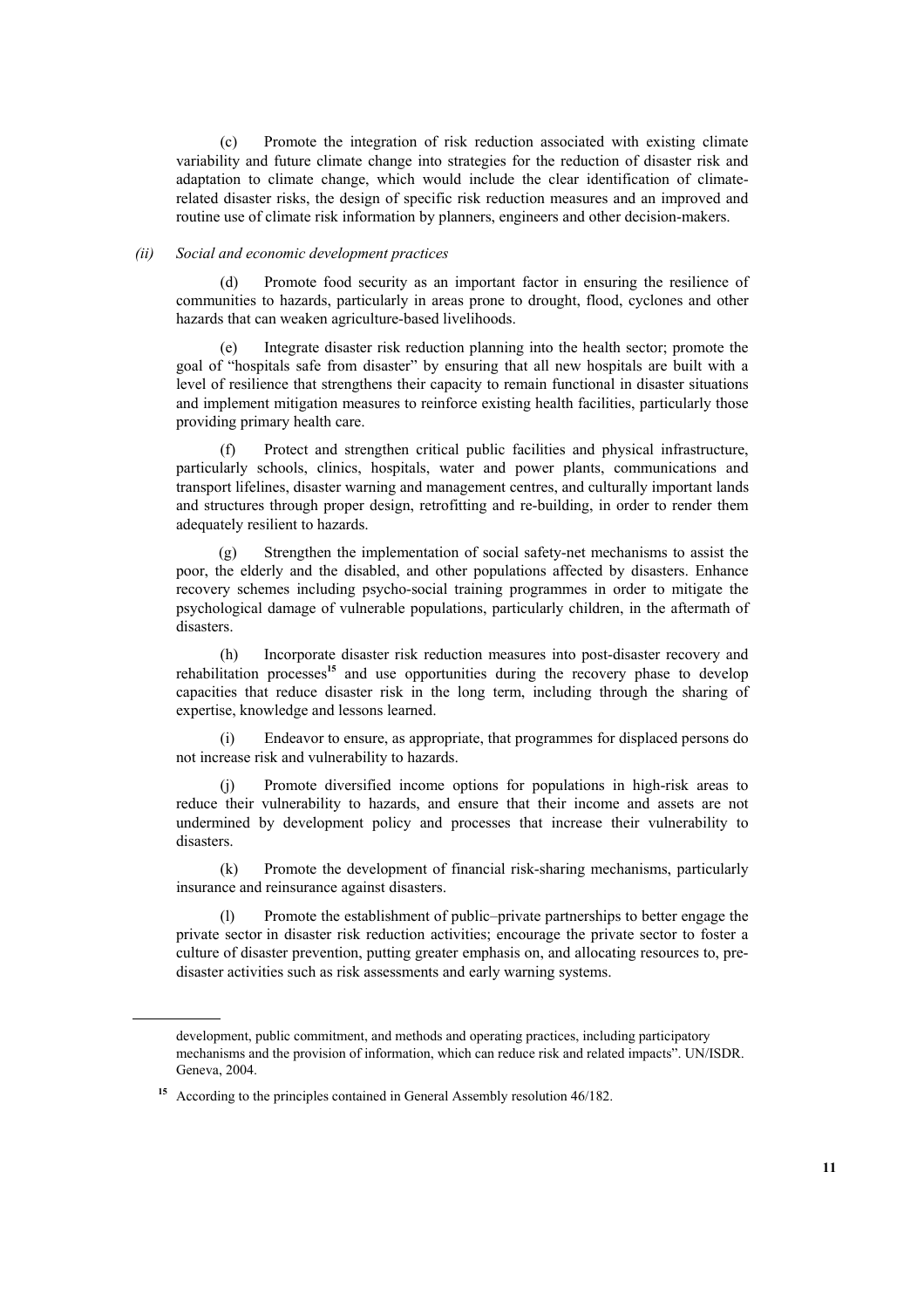(m) Develop and promote alternative and innovative financial instruments for addressing disaster risk.

#### *(iii) Land-use planning and other technical measures*

 (n) Incorporate disaster risk assessments into the urban planning and management of disaster-prone human settlements, in particular highly populated areas and quickly urbanizing settlements. The issues of informal or non-permanent housing and the location of housing in high-risk areas should be addressed as priorities, including in the framework of urban poverty reduction and slum-upgrading programmes.

 (o) Mainstream disaster risk considerations into planning procedures for major infrastructure projects, including the criteria for design, approval and implementation of such projects and considerations based on social, economic and environmental impact assessments.

 (p) Develop, upgrade and encourage the use of guidelines and monitoring tools for the reduction of disaster risk in the context of land-use policy and planning.

 (q) Incorporate disaster risk assessment into rural development planning and management, in particular with regard to mountain and coastal flood plain areas, including through the identification of land zones that are available and safe for human settlement,

 (r) Encourage the revision of existing or the development of new building codes, standards, rehabilitation and reconstruction practices at the national or local levels, as appropriate, with the aim of making them more applicable in the local context, particularly in informal and marginal human settlements, and reinforce the capacity to implement, monitor and enforce such codes, through a consensus-based approach, with a view to fostering disaster-resistant structures.

#### **5. Strengthen disaster preparedness for effective response at all levels**

20. At times of disaster, impacts and losses can be substantially reduced if authorities, individuals and communities in hazard-prone areas are well prepared and ready to act and are equipped with the knowledge and capacities for effective disaster management.

#### *Key activities:*

 (a) Strengthen policy, technical and institutional capacities in regional, national and local disaster management, including those related to technology, training, and human and material resources.

 (b) Promote and support dialogue, exchange of information and coordination among early warning, disaster risk reduction, disaster response, development and other relevant agencies and institutions at all levels, with the aim of fostering a holistic approach towards disaster risk reduction.

 (c) Strengthen and when necessary develop coordinated regional approaches, and create or upgrade regional policies, operational mechanisms, plans and communication systems to prepare for and ensure rapid and effective disaster response in situations that exceed national coping capacities.

 (d) Prepare or review and periodically update disaster preparedness and contingency plans and policies at all levels, with a particular focus on the most vulnerable areas and groups. Promote regular disaster preparedness exercises, including evacuation drills, with a view to ensuring rapid and effective disaster response and access to essential food and non-food relief supplies, as appropriate, to local needs.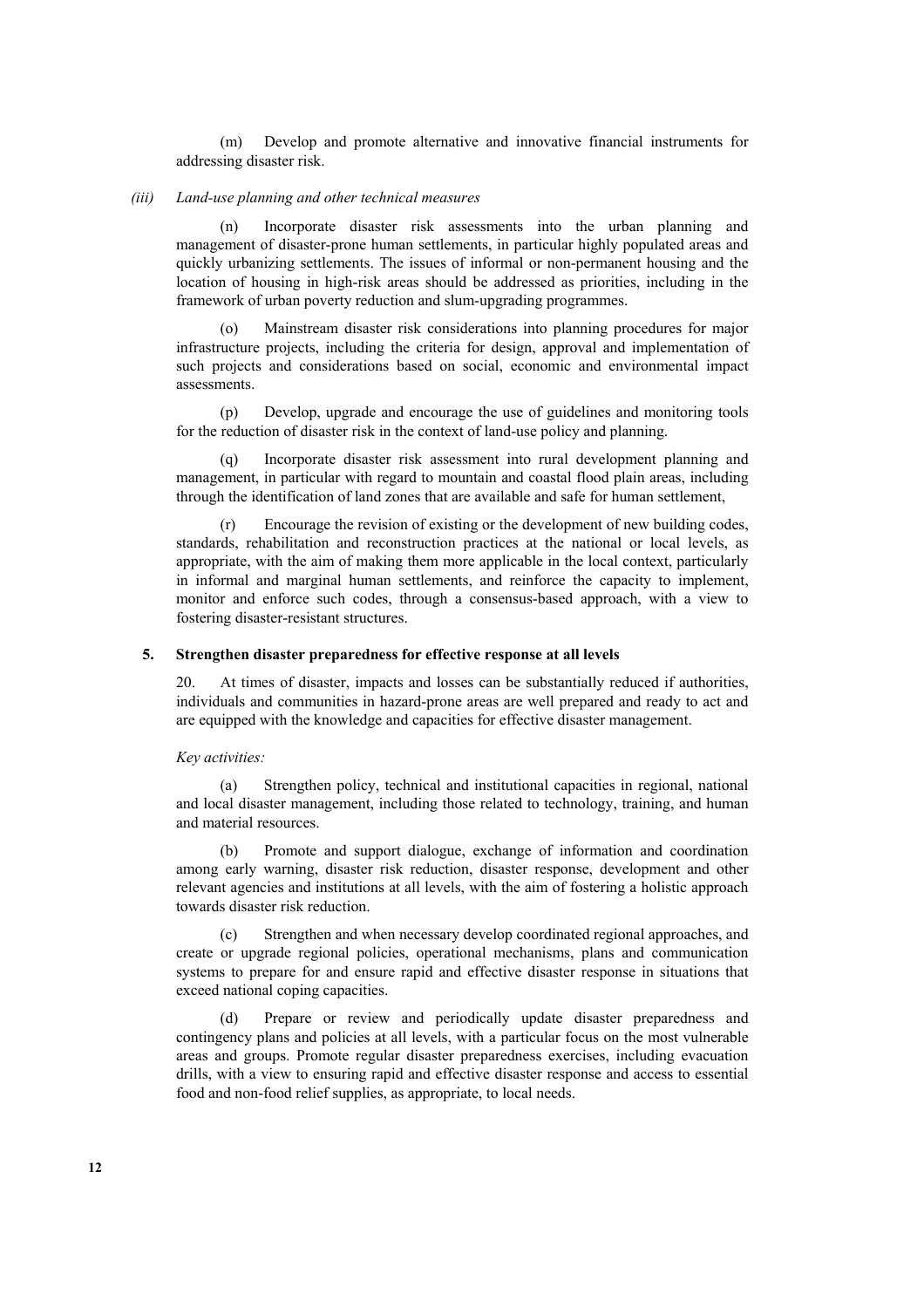(e) Promote the establishment of emergency funds, where and as appropriate, to support response, recovery and preparedness measures.

Develop specific mechanisms to engage the active participation and ownership of relevant stakeholders, including communities, in disaster risk reduction, in particular building on the spirit of volunteerism.

# **IV. Implementation and follow-up**

# **A. General considerations**

 $\overline{a}$ 

21. The implementation of and follow-up to the strategic goals and priorities for action set out in this Framework for Action should be addressed by different stakeholders in a multi-sectoral approach, including the development sector. States and regional and international organizations, including the United Nations and international financial institutions, are called upon to integrate disaster risk reduction considerations into their sustainable development policy, planning and programming at all levels. Civil society, including volunteers and community-based organizations, the scientific community and the private sector are vital stakeholders in supporting the implementation of disaster risk reduction at all levels.

22. While each State has primary responsibility for its own economic and social development, an enabling international environment is vital to stimulate and contribute to developing the knowledge, capacities and motivation needed to build disaster resilient nations and communities. States and regional and international organizations should foster greater strategic coordination among the United Nations, other international organizations, including international financial institutions, regional bodies, donor agencies and nongovernmental organizations engaged in disaster risk reduction, based on a strengthened International Strategy for Disaster Reduction. In the coming years, consideration should be given to ensuring the implementation and strengthening of relevant international legal instruments related to disaster risk reduction.

23. States and regional and international organizations should also support the capacities of regional mechanisms and organizations to develop regional plans, policies and common practices, as appropriate, in support of networking, advocacy, coordination, exchange of information and experience, scientific monitoring of hazards and vulnerability, and institutional capacity development and to deal with disaster risks.

24. All actors are encouraged to build multi-stakeholder partnerships, at all levels, as appropriate, and on a voluntary basis, to contribute to the implementation of this Framework for Action. States and other actors are also encouraged to promote the strengthening or establishment of national, regional and international volunteer corps, which can be made available to countries and to the international community to contribute to addressing vulnerability and reducing disaster risk.**<sup>16</sup>**

25. The Mauritius Strategy for the further implementation of the Barbados Programme of Action for Small Island Developing States underscores that small island developing States are located among the most vulnerable regions in the world in relation to the intensity and frequency of natural and environmental disasters and their increasing impact, and face disproportionately high economic, social and environmental consequences. Small island

<sup>&</sup>lt;sup>16</sup> In compliance with General Assembly resolution 58/118 and OAS General Assembly resolution 2018  $(xxxiv-0/04)$ .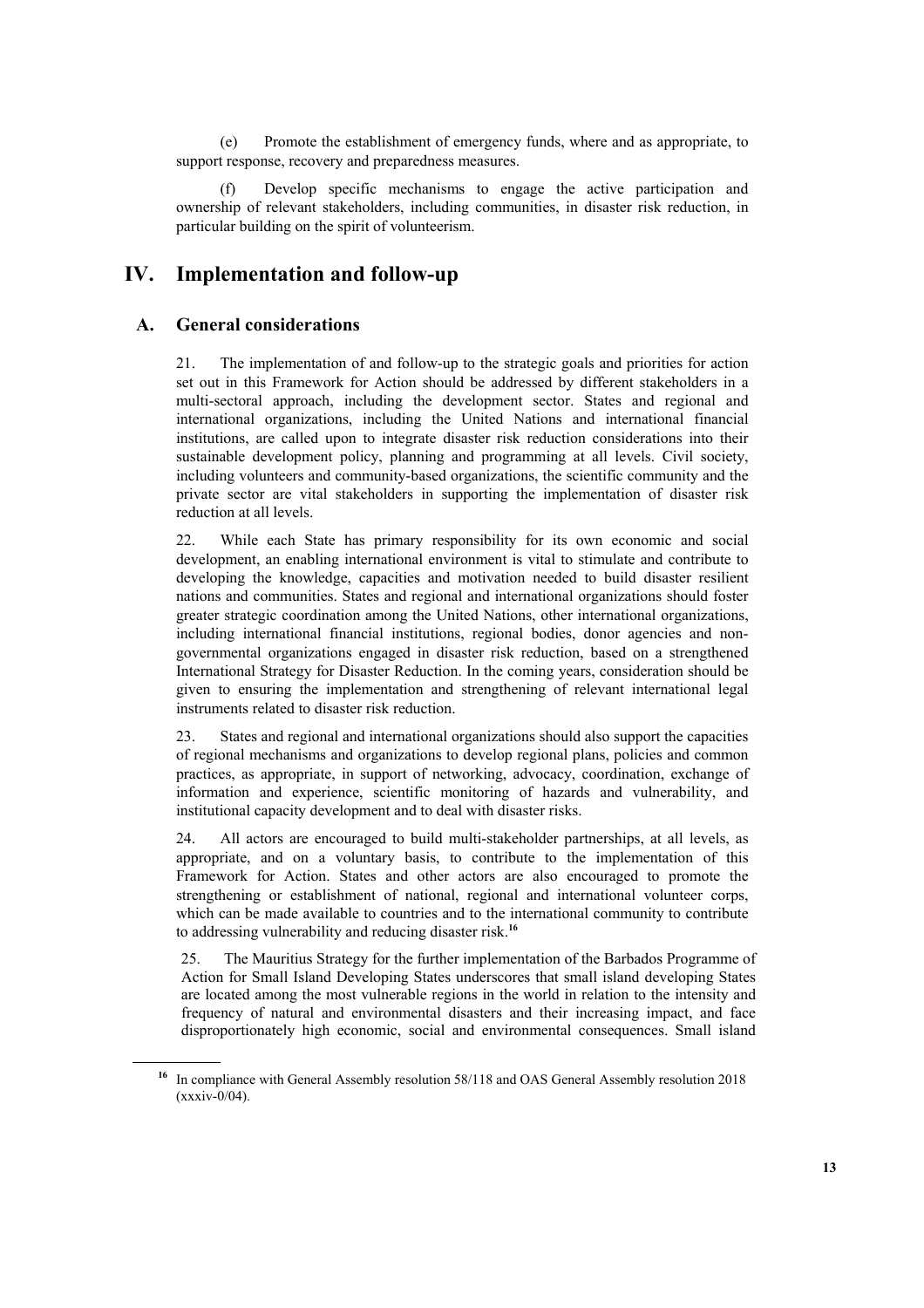developing States have undertaken to strengthen their respective national frameworks for more effective disaster management and are committed, with the necessary support of the international community, to improve national disaster mitigation, preparedness and earlywarning capacity, increase public awareness about disaster reduction, stimulate interdisciplinary and inter-sectoral partnerships, mainstream risk management into their national planning process, address issues relating to insurance and reinsurance arrangements, and augment their capacity to predict and respond to emergency situations, including those affecting human settlements stemming from natural and environmental disasters.

26. In view of the particular vulnerabilities and insufficient capacities of least developed countries to respond to and recover from disasters, support is needed by the least developed countries as a matter of priority, in executing substantive programmes and relevant institutional mechanisms for the implementation of the Framework for Action, including through financial and technical assistance and for capacity building in disaster risk reduction as an effective and sustainable means to prevent and respond to disasters.

27. Disasters in Africa pose a major obstacle to the African continent's efforts to achieve sustainable development, especially in view of the region's insufficient capacities to predict, monitor, deal with and mitigate disasters. Reducing the vulnerability of the African people to hazards is a necessary element of poverty reduction strategies, including efforts to protect past development gains. Financial and technical assistance is needed to strengthen the capacities of African countries, including observation and early warning systems, assessments, prevention, preparedness, response and recovery.

28. The follow-up on the World Conference on Disaster Reduction will, as appropriate, be an integrated and coordinated part of the follow-up to other major conference in fields relevant to disaster risk reduction.**<sup>17</sup>** This should include specific reference to progress on disaster risk reduction taking, into account agreed development goals, including those found in the Millennium Declaration.

29. The implementation of this Framework for Action for the period 2005-2015 will be appropriately reviewed.

#### **B. States**

30. All States should endeavour to undertake the following tasks at the national and local levels, with a strong sense of ownership and in collaboration with civil society and other stakeholders, within the bounds of their financial, human and material capacities, and taking into account their domestic legal requirements and existing international instruments related to disaster risk reduction. States should also contribute actively in the context of regional and international cooperation, in line with paragraphs 33 and 34.

 (a) Prepare and publish national baseline assessments of the status of disaster risk reduction, according to the capabilities, needs and policies of each State, and, as appropriate, share this information with concerned regional and international bodies;

 (b) Designate an appropriate national coordination mechanism for the implementation and follow up of this Framework for Action, and communicate the information to the secretariat of the International Strategy for Disaster Reduction;

**<sup>17</sup>** As identified in General Assembly resolution 57/270 B.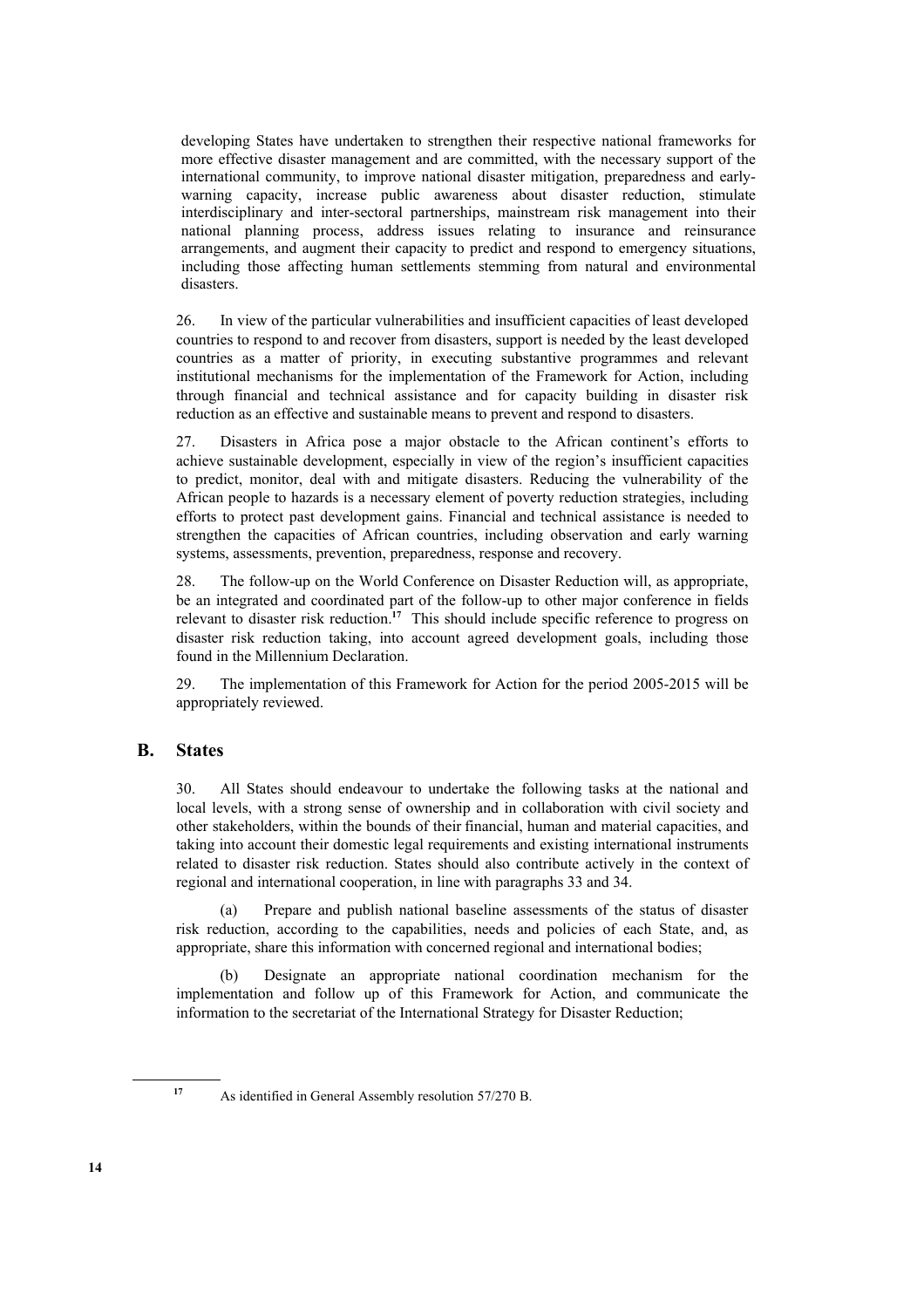(c) Publish and periodically update a summary of national programmes for disaster risk reduction related to this Framework for Action, including on international cooperation;

 (d) Develop procedures for reviewing national progress against this Framework for Action, which should include systems for cost benefit analysis and ongoing monitoring and assessment of vulnerability and risk, in particular with regards to regions exposed to hydrometeorological and seismic hazards, as appropriate;

 (e) Include information on progress of disaster risk reduction in the reporting mechanisms of existing international and other frameworks concerning sustainable development, as appropriate;

(f) Consider, as appropriate, acceding to, approving or ratifying relevant international legal instruments relating to disaster reduction, and, for State parties to those instruments, take measures for their effective implementation;**<sup>18</sup>**

(g) Promote the integration of risk reduction associated with existing climate variability and future climate change into strategies for the reduction of disaster risk and adaptation to climate change; ensure that the management of risks associated with geological hazards, such as earthquakes and landslides, are fully taken into account in disaster risk reduction programmes.

# **C. Regional organizations and institutions**

 $\overline{a}$ 

31. Regional organizations with a role related to disaster risk reduction are called upon to undertake the following tasks within their mandates, priorities and resources:

 (a) Promote regional programmes, including programmes for technical cooperation, capacity development, the development of methodologies and standards for hazard and vulnerability monitoring and assessment, the sharing of information and effective mobilization of resources, in view of supporting national and regional efforts to achieve the objectives of this Framework for Action;

Undertake and publish regional and sub-regional baseline assessments of the disaster risk reduction status, according to the needs identified and in line with their mandates;

 (c) Coordinate and publish periodic reviews on progress in the region and on impediments and support needs, and assist countries, as requested, in the preparation of periodic national summaries of their programmes and progress;

Establish or strengthen existing specialized regional collaborative centers, as appropriate, to undertake research, training, education and capacity building in the field of disaster risk reduction;

(e) Support the development of regional mechanisms and capacities for early warning to disasters, including for tsunami.**<sup>19</sup>**

**<sup>18</sup>** Such as the Tampere Convention on the Provision of Telecommunication Resources for Disaster Mitigation and Relief Operations (1998), which entered into force 8 January 2005.

<sup>&</sup>lt;sup>19</sup> The United Nations Advisory Board on Water and Sanitation established by the Secretary-General made an urgent appeal to halve loss of human life caused by major water related disasters, including tsunami, by 2015.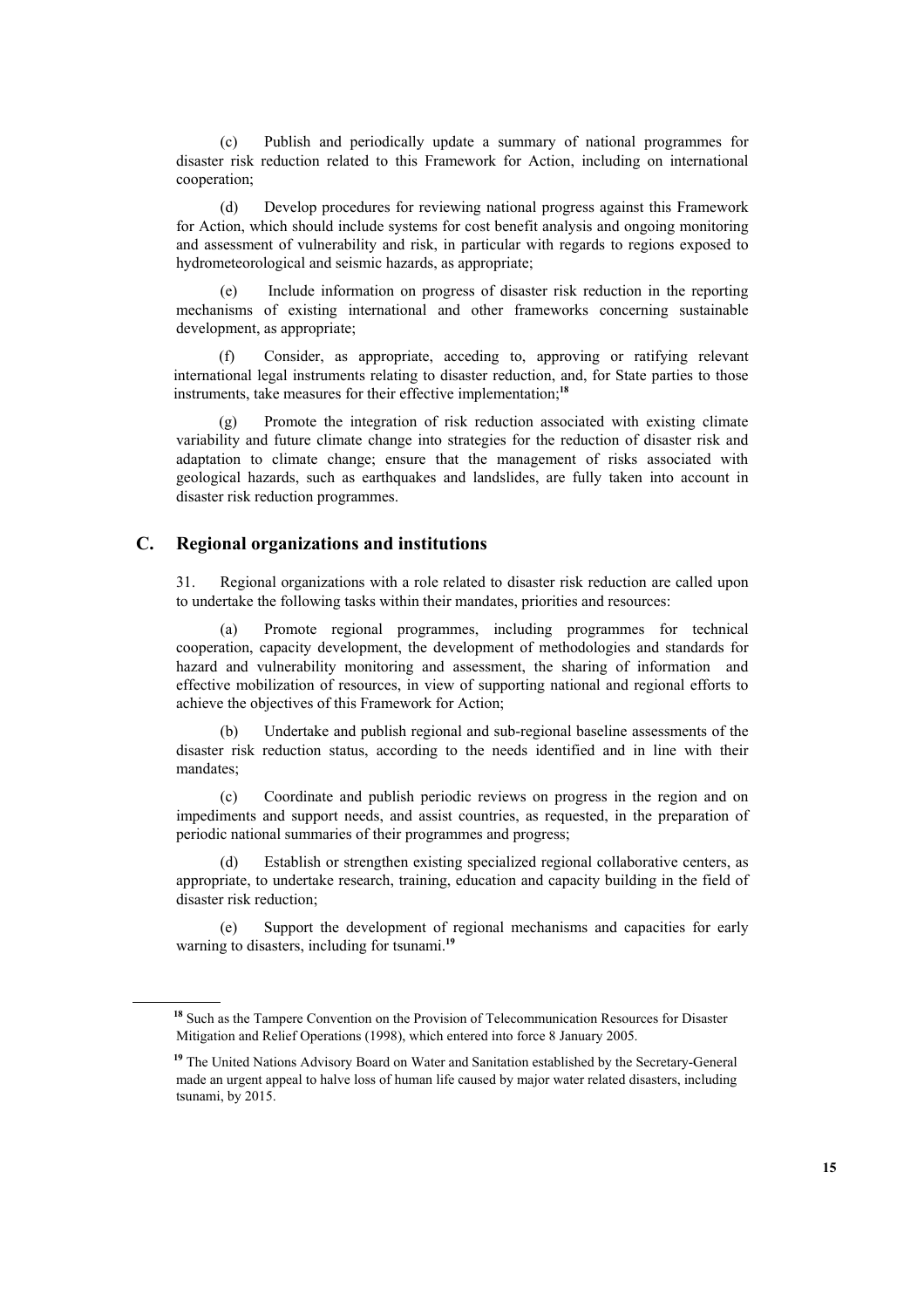#### **D. International organizations**

32. International organizations, including organizations of the United Nations system and international financial institutions, are called upon to undertake the following tasks within their mandates, priorities and resources:

 (a) Engage fully in supporting and implementing the International Strategy for Disaster Reduction, and cooperate to advance integrated approaches to building disasterresilient nations and communities, by encouraging stronger linkages, coherence and integration of disaster risk reduction elements into the humanitarian and sustainable development fields as set out in this Framework for Action;

 (b) Strengthen the overall capacity of the United Nations system to assist disaster-prone developing countries in disaster risk reduction through appropriate means and coordination and define and implement appropriate measures for regular assessment of their progress towards the achievement of the goals and priorities set out in this Framework for Action, building on the International Strategy for Disaster Reduction;

Identify relevant actions to assist disaster-prone developing countries in the implementation of this Framework for Action; ensure that relevant actions are integrated, as appropriate, into each organization's own scientific, humanitarian and development sectors, policies, programmes and practices and that adequate funding is allocated for their implementation;

 (d) Assist disaster-prone developing countries to set up national strategies and plans of action and programmes for disaster risk reduction and to develop their institutional and technical capacities in the field of disaster risk reduction, as identified through the priorities in this Framework for Action;

 (e) Integrate actions in support of the implementation of this Framework into relevant coordination mechanisms such as the United Nations Development Group and the Inter-Agency Standing Committee (on humanitarian action), including at the national level and through the Resident Coordinator system and the United Nations Country teams. In addition, integrate disaster risk reduction considerations into development assistance frameworks, such as the Common Country Assessments, the United Nations Development Assistance Framework and poverty reduction strategies;

 (f) In close collaboration with existing networks and platforms, cooperate to support globally consistent data collection and forecasting on natural hazards, vulnerabilities and risks and disaster impacts at all scales. These initiatives should include the development of standards, the maintenance of databases, the development of indicators and indices, support to early warning systems, the full and open exchange of data and the use of *in situ* and remotely sensed observations;

 (g) Support States with the provision of appropriate, timely and well coordinated international relief assistance, upon request of affected countries, and in accordance with agreed guiding principles for emergency relief assistance and coordination arrangements.**<sup>20</sup>** Provide this assistance with a view to reducing risk and vulnerability, improving capacities and ensuring effective arrangements for international cooperation for urban search and rescue assistance.**<sup>21</sup>** Ensure that arrangements for prompt international response to reach

**<sup>20</sup>** Defined by General Assembly resolution 46/182.

<sup>&</sup>lt;sup>21</sup> Work towards the consistent implementation of General Assembly resolution 57/150.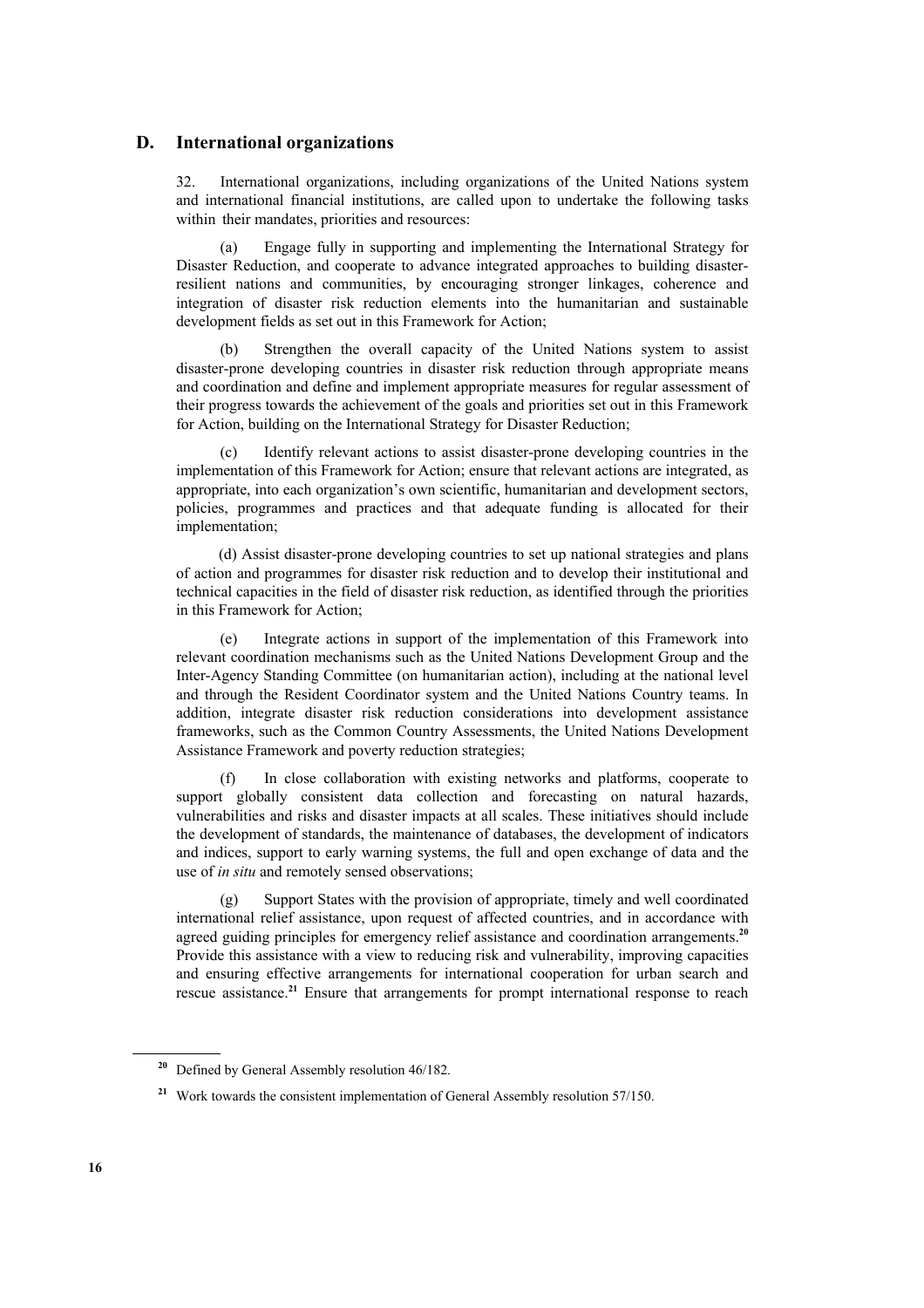affected areas are being developed at national and local levels and that appropriate linkages to recovery efforts and risk reduction are strengthened;

 (h) Strengthen the international mechanisms with a view to supporting disaster stricken States in the transition phase towards sustainable physical, social and economic recovery and to reducing future risks. This should include support for risk reduction activities in post-disaster recovery and rehabilitation processes and sharing of good practices, knowledge and technical support with relevant countries, experts and United Nations organizations;

 (i) Strengthen and adapt the existing inter-agency disaster management training programme based on a shared, inter-agency strategic vision and framework for disaster risk management that encompasses risk reduction, preparedness, response and recovery.

#### **E. The International Strategy for Disaster Reduction**

33. The partners in the International Strategy for Disaster Reduction, in particular, the Inter-Agency Task Force on Disaster Reduction and its members, in collaboration with relevant national, regional, international and United Nations bodies and supported by the inter-agency secretariat for the International Strategy for Disaster Reduction, are requested to assist in implementing this Framework for Action as follows, subject to the decisions taken upon completion of the review process<sup> $22$ </sup> of the current mechanism and institutional arrangements:

 (a) Develop a matrix of roles and initiatives in support of follow-up to this Framework for Action, involving individual members of the Task Force and other international partners;

 (b) Facilitate the coordination of effective and integrated action within the organizations of the United Nations system and among other relevant international and regional entities, in accordance with their respective mandates, to support the implementation of this Framework for Action, identify gaps in implementation and facilitate consultative processes to develop guidelines and policy tools for each priority area, with relevant national, regional and international expertise;

 (c) Consult with relevant United Nations agencies and organizations, regional and multilateral organizations and technical and scientific institutions, as well as interested States and civil society, with the view to developing generic, realistic and measurable indicators, keeping in mind available resources of individual States. These indicators could assist States to assess their progress in the implementation of the Framework of Action. The indicators should be in conformity with the internationally agreed development goals, including those contained in the Millennium Declaration;

Once that first stage has been completed, States are encouraged to develop or refine indicators at the national level reflecting their individual disaster risk reduction priorities, drawing upon the generic indicators.

<sup>&</sup>lt;sup>22</sup> A review process regarding the institutional arrangements within the United Nations pertaining to disaster reduction is currently being carried out and will be completed, following the World Conference on Disaster Reduction, with an evaluation of the role and performance of the International Strategy for Disaster Reduction.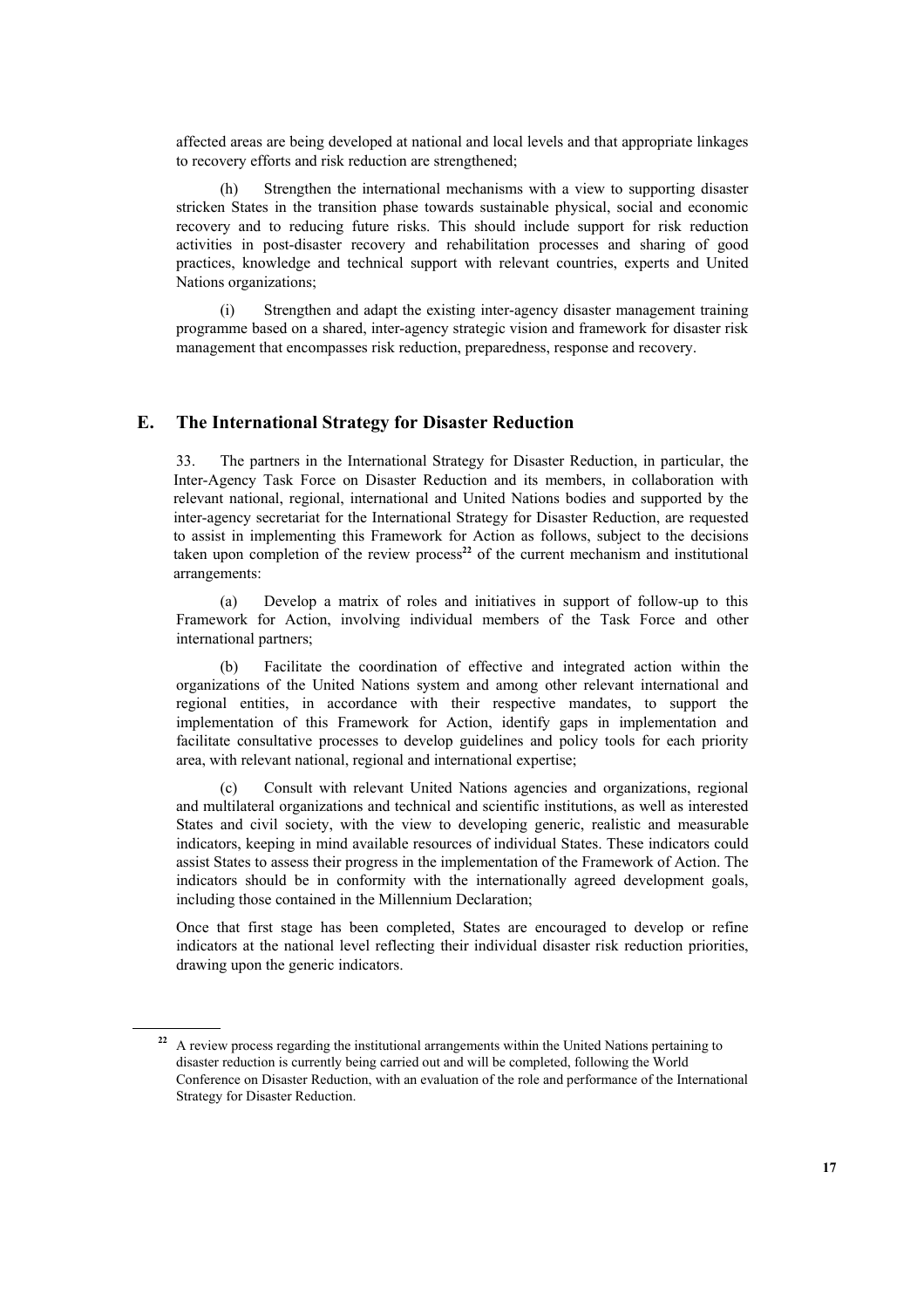(d) Ensure support to national platforms for disaster reduction, including through the clear articulation of their role and value added, as well as regional coordination, to support the different advocacy and policy needs and priorities set out in this Framework for Action, through coordinated regional facilities for disaster reduction, building on regional programmes and outreach advisors from relevant partners;

 (e) Coordinate with the secretariat of the Commission on Sustainable Development to ensure that relevant partnerships contributing to implementation of the Framework for Action are registered in its sustainable development partnership database;

Stimulate the exchange, compilation, analysis, summary and dissemination of best practices, lessons learned, available technologies and programmes, to support disaster risk reduction in its capacity as an international information clearinghouse*;* maintain a global information platform on disaster risk reduction and a web-based register "portfolio" of disaster risk reduction programmes and initiatives implemented by States and through regional and international partnerships;**<sup>23</sup>**

 (g) Prepare periodic reviews on progress towards achieving the objectives and priorities of this Framework for Action, within the context of the process of integrated and coordinated follow-up and implementation of United Nations conferences and summits as mandated by the General Assembly,**<sup>24</sup>** and provide reports and summaries to the Assembly and other United Nations bodies, as requested or as appropriate, based on information from national platforms, regional and international organizations and other stakeholders, including on the follow-up to the implementation of the recommendations from the Second International Conference on Early Warning (2003).**<sup>25</sup>**

# **F. Resource mobilization**

34. States, within the bounds of their financial capabilities, regional and international organizations, through appropriate multilateral, regional and bilateral coordination mechanisms, should undertake the following tasks to mobilize the necessary resources to support implementation of this Framework for Action:

 (a) Mobilize the appropriate resources and capabilities of relevant national, regional and international bodies, including the United Nations system;

 (b) Provide for and support, through bilateral and multilateral channels, the implementation of this Framework for Action in disaster-prone developing countries, including through financial and technical assistance, addressing debt sustainability, technology transfer on mutually agreed terms, and public–private partnerships, and encourage North–South and South–South cooperation;

 (c) Mainstream disaster risk reduction measures appropriately into multilateral and bilateral development assistance programmes including those related to poverty

<sup>&</sup>lt;sup>23</sup> To serve as a tool for sharing experience and methodologies on disaster reduction efforts. States and relevant organizations are invited to actively contribute to the knowledge-building process by registering their own effort on a voluntary basis in consideration of the global progress of the Conference outcomes.

<sup>&</sup>lt;sup>24</sup> General Assembly resolution 57/270B, follow-up to United Nations conferences, and the General Assembly resolutions on Implementation of the International Strategy for Disaster Reduction, which request the Secretary-General to report to the second committee of the General Assembly under "Sustainable development" (54/219, 56/195, 57/256 58/214, 58/215, 59/231).

**<sup>25</sup>** General Assembly resolution 58/214.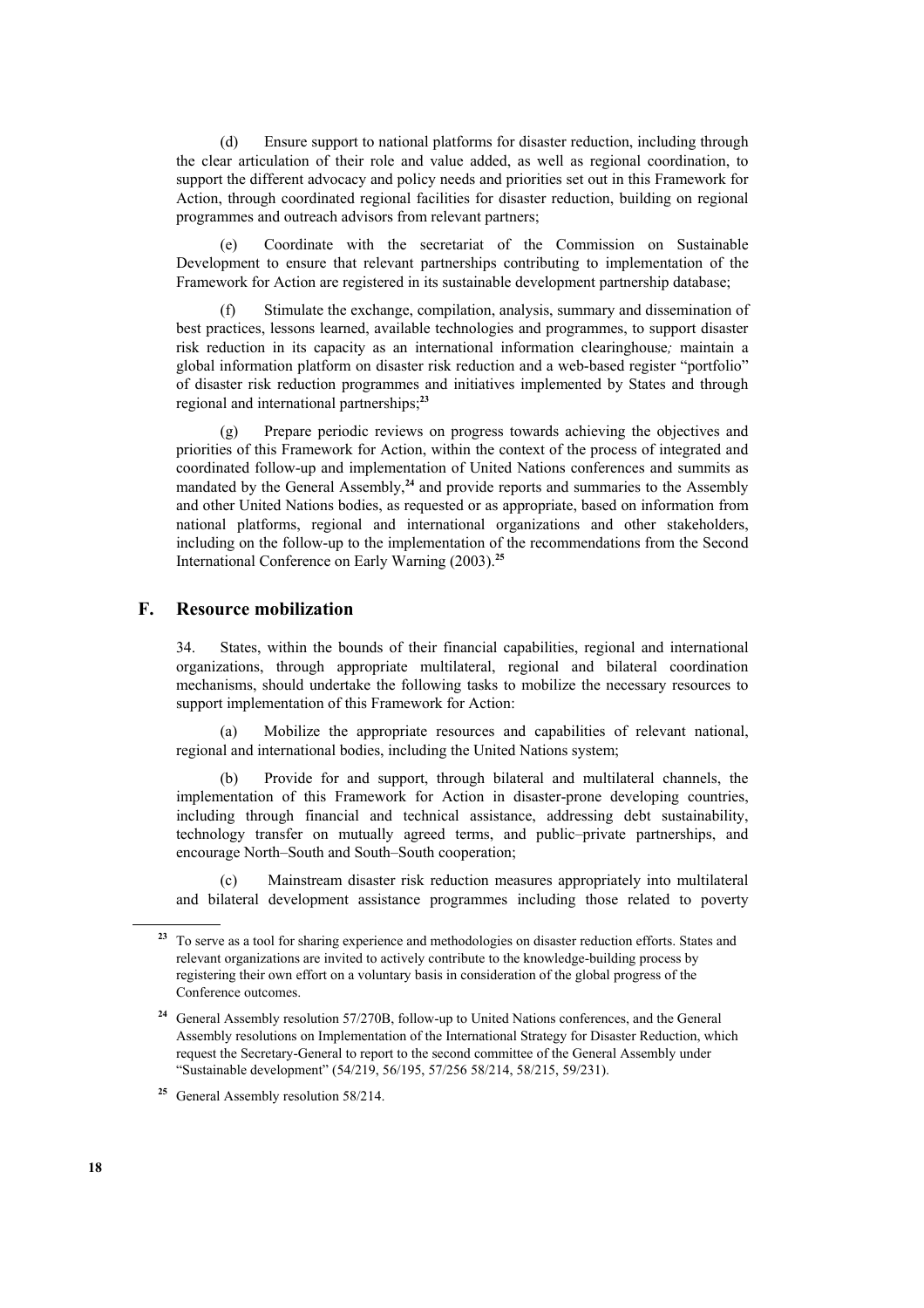reduction, natural resource management, urban development and adaptation to climate change;

 (d) Provide adequate voluntary financial contributions to the United Nations Trust Fund for Disaster Reduction, in the effort to ensure the adequate support for the follow-up activities to this Framework for Action. Review the current usage and feasibility for the expansion of this fund, *inter alia,* to assist disaster-prone developing countries to set up national strategies for disaster risk reduction.

 (e) Develop partnerships to implement schemes that spread out risks, reduce insurance premiums, expand insurance coverage and thereby increase financing for postdisaster reconstruction and rehabilitation, including through public and private partnerships, as appropriate. Promote an environment that encourages a culture of insurance in developing countries, as appropriate.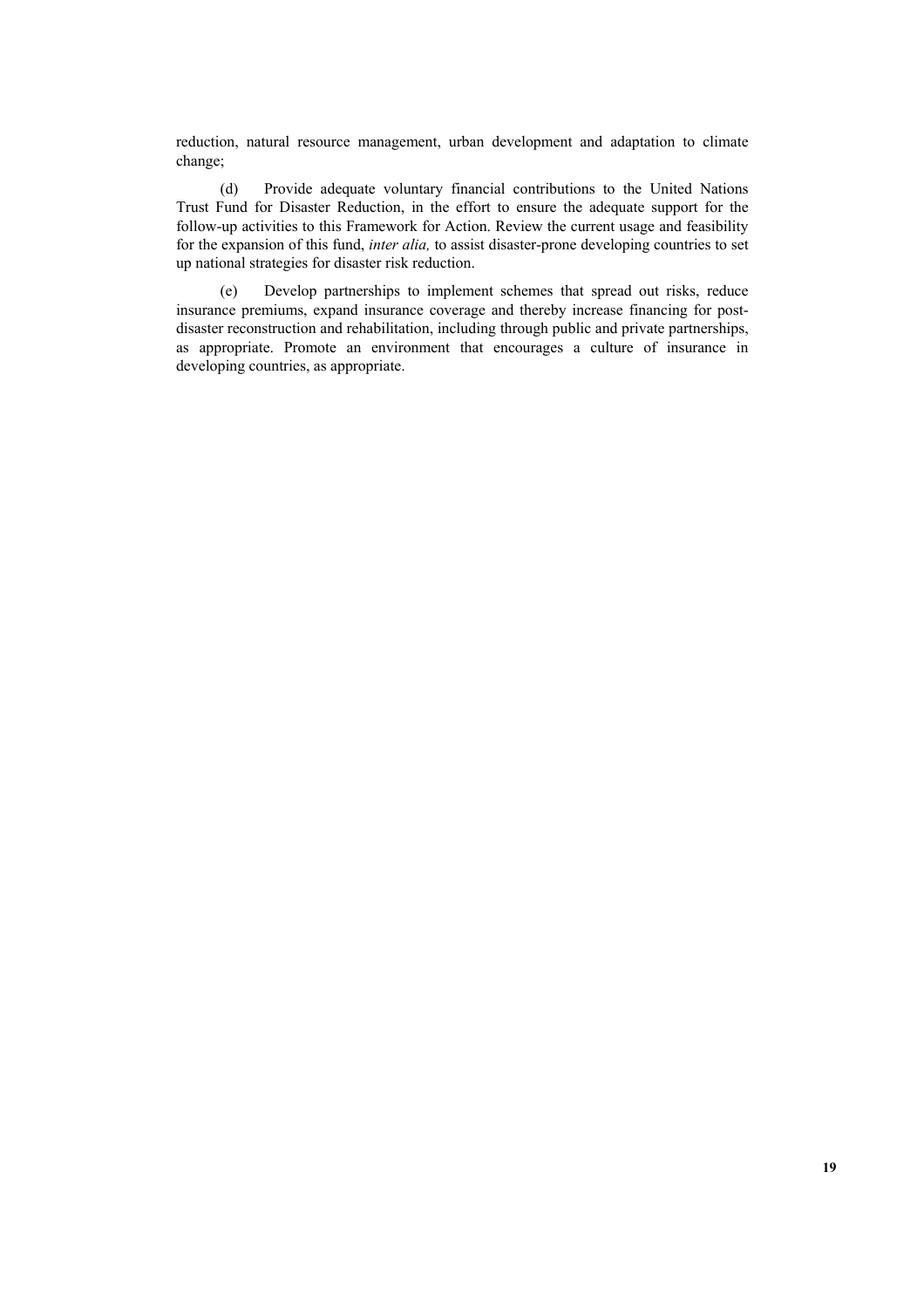# **Annex**

# **Some multilateral developments related to disaster risk reduction**

**Among the multi-lateral frameworks and declarations that are of relevance to this document there are the following:**<sup>1</sup>

- The International Meeting to Review the Implementation of the Programme of Action for the Sustainable Development of Small Island Developing States,<sup>2</sup> held in Mauritius in January 2005, calls for increased commitments to reducing the vulnerability of small island developing States, due to their limited capacity to respond to and recover from disasters.

The Agenda for Humanitarian Action adopted by the International Conference of the Red Cross and Red Crescent in December 2003 includes a goal and actions to "reduce the risk and impact of disasters and improve preparedness and response mechanisms".

The Johannesburg Plan of Implementation of the World Summit on Sustainable Development,**<sup>3</sup>** held in 2002, paragraph 37 requests actions under the chapeau: "An integrated, multi-hazard, inclusive approach to address vulnerability, risk, assessment and disaster management, including prevention, mitigation, preparedness, response and recovery, is an essential element of a safer world in the 21st century", supporting the International Strategy for Disaster Reduction as the first action. The theme of "vulnerability, risk reduction and disaster management" is included in the multi-year programme of work of the Commission on Sustainable Development in 2014-2015, and as a cross-cutting theme throughout the programme.

- The third Action Programme for Least Developed Countries,<sup>4</sup> adopted in 2001, requests action by development partners in view of giving priority attention to these countries in the substantive programme and institutional arrangements for the implementation of the International Strategy for Disaster Reduction.

- The Millennium Declaration<sup>5</sup> of September 2000, identified key objectives of "Protecting the vulnerable" and "Protecting our common environment", which resolve to "intensify cooperation to reduce the number and effects of natural and man-made disasters". A comprehensive review of the progress made in the fulfillment of all the

**<sup>1</sup>** For a more comprehensive listing of relevant frameworks and declarations, see information document: Extracts Relevant to Disaster Risk Reduction From International Policy Initiatives 1994- 2003, Inter-Agency Task Force on Disaster Reduction, ninth meeting 4-5 May 2004.

<sup>&</sup>lt;sup>2</sup> General Assembly resolution 58/213. Further implementation of the Programme of Action for the Sustainable Development of Small Island Developing States.

**<sup>3</sup>** A/CONF.199/20

**<sup>4</sup>** A/CONF.191/11

**<sup>5</sup>** General Assembly resolution 55/2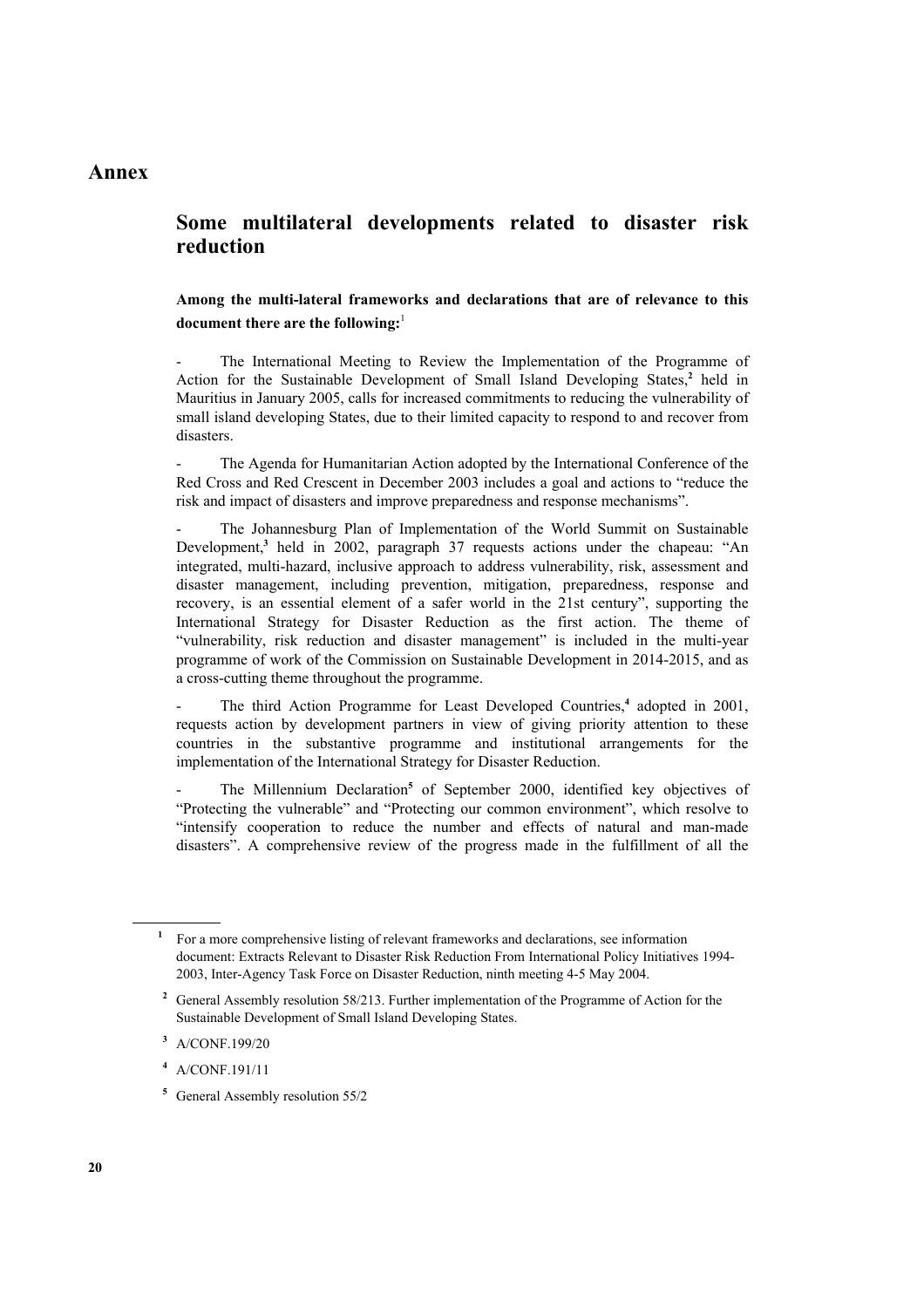commitments contained in the United Nations Millennium Declaration will be held in July 2005.**<sup>6</sup>**

- The International Strategy for Disaster Reduction was launched in 2000<sup>7</sup> by the Economic and Social Council and the General Assembly as an inter-agency framework and mechanism (inter-agency task force on disaster reduction and an inter-agency secretariat) to serve as a focal point within the United Nations system with the mandate to promote public awareness and commitment, expand networks and partnerships, and improve knowledge about disaster causes and options for risk reduction, building on the Yokohama Strategy and Plan of Action and as follow-up to the International Decade for Natural Disaster Reduction.

The Johannesburg Plan of Implementation of the World Summit on Sustainable Development<sup>8</sup>, held in 2002, requested the Intergovernmental Panel on Climate Change to "improve techniques and methodologies for assessing the effects of climate change, and encourage the continuing assessment of those adverse effects…". In addition, the General Assembly**<sup>9</sup>** has encouraged the Conference of the Parties to the United Nations Framework Convention on Climate Change,**<sup>10</sup>** and the parties to its Kyoto Protocol**<sup>11</sup>** (entering into force in February 2005) to continue to address the adverse effects of climate change, especially in those developing countries that are particularly vulnerable. The United Nations General Assembly**<sup>12</sup>** also encouraged the Intergovernmental Panel on Climate Change to continue to assess the adverse effects of climate change on the socio-economic and natural disaster reduction systems of developing countries.

The Tampere Convention on the Provision of Telecommunication Resources for Disaster Mitigation and Relief Operations of 1998 entered into force on 8 January 2005.

The Yokohama Strategy for a Safer World: Guidelines for Natural Disaster Prevention, Preparedness and Mitigation and its Plan of Action<sup>13</sup> (1994), was adopted at the World Conference on Natural Disaster Reduction, building on the mid-term review of the International Decade for Natural Disaster Reduction.

The United Nations Convention to Combat Desertification in Those Countries Experiencing Serious Drought and/or Desertification, Particularly in Africa,**<sup>14</sup>** was adopted in 1994 and entered into force in 1996. The United Nations Convention on Biological Diversity**<sup>15</sup>** was adopted in 1992 and entered into force in 1993.

**<sup>6</sup>** General Assembly resolution 58/291

**<sup>7</sup>** General Assembly resolutions59/231, 58/214, 57/256, 56/195, 54/219

**<sup>8</sup>** A/CONF.199/20, paragraph 37 e).

<sup>&</sup>lt;sup>9</sup> General Assembly resolutions on natural disasters and vulnerability (59/233, and 58/215)

**<sup>10</sup>** United Nations, *Treaty Series*, vol. 1771, No. 30822.

**<sup>11</sup>** FCCC/CP/1997/7/Add.1, decision 1/CP.3, annex.

<sup>&</sup>lt;sup>12</sup> General Assembly resolutions on natural disasters and vulnerability (59/233, and 58/215)

**<sup>13</sup>** A/CONF.172/9

**<sup>14</sup>** United Nations, *Treaty Series*, vol. 1954, No. 33480

**<sup>15</sup>** United Nations, *Treaty Series*, vol. 1760, No. 30619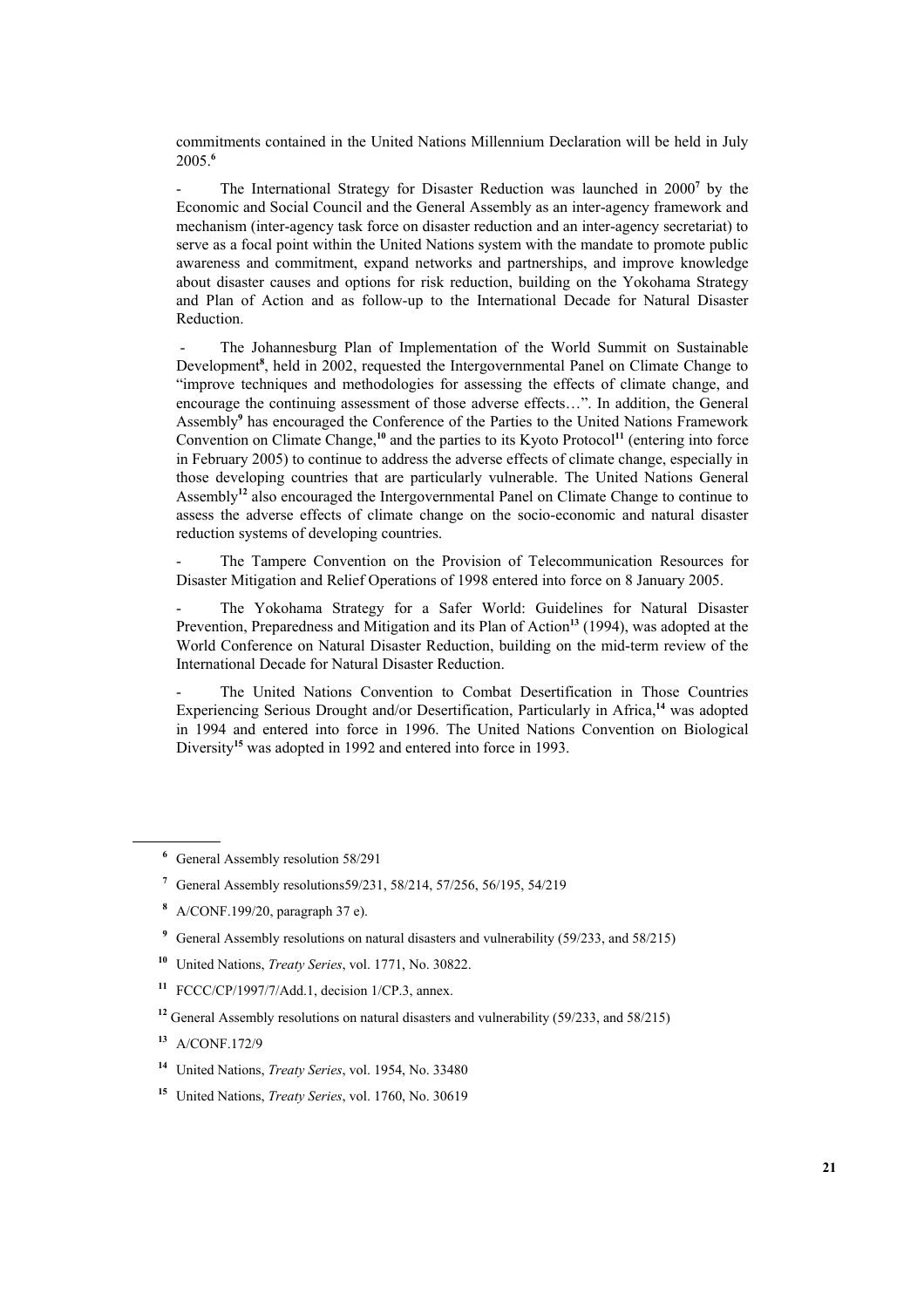**-** The General Assembly**<sup>16</sup>** (1991) requested strengthening of the coordination of emergency and humanitarian assistance of the United Nations, in both complex emergencies natural disasters. It recalled the International Framework of Action for the International Decade for Natural Disaster Reduction (resolution 44/236, 1989), and set out guiding principles for humanitarian relief, preparedness, prevention and on the continuum from relief to rehabilitation and development.

**<sup>16</sup>** General Assembly resolution 46/182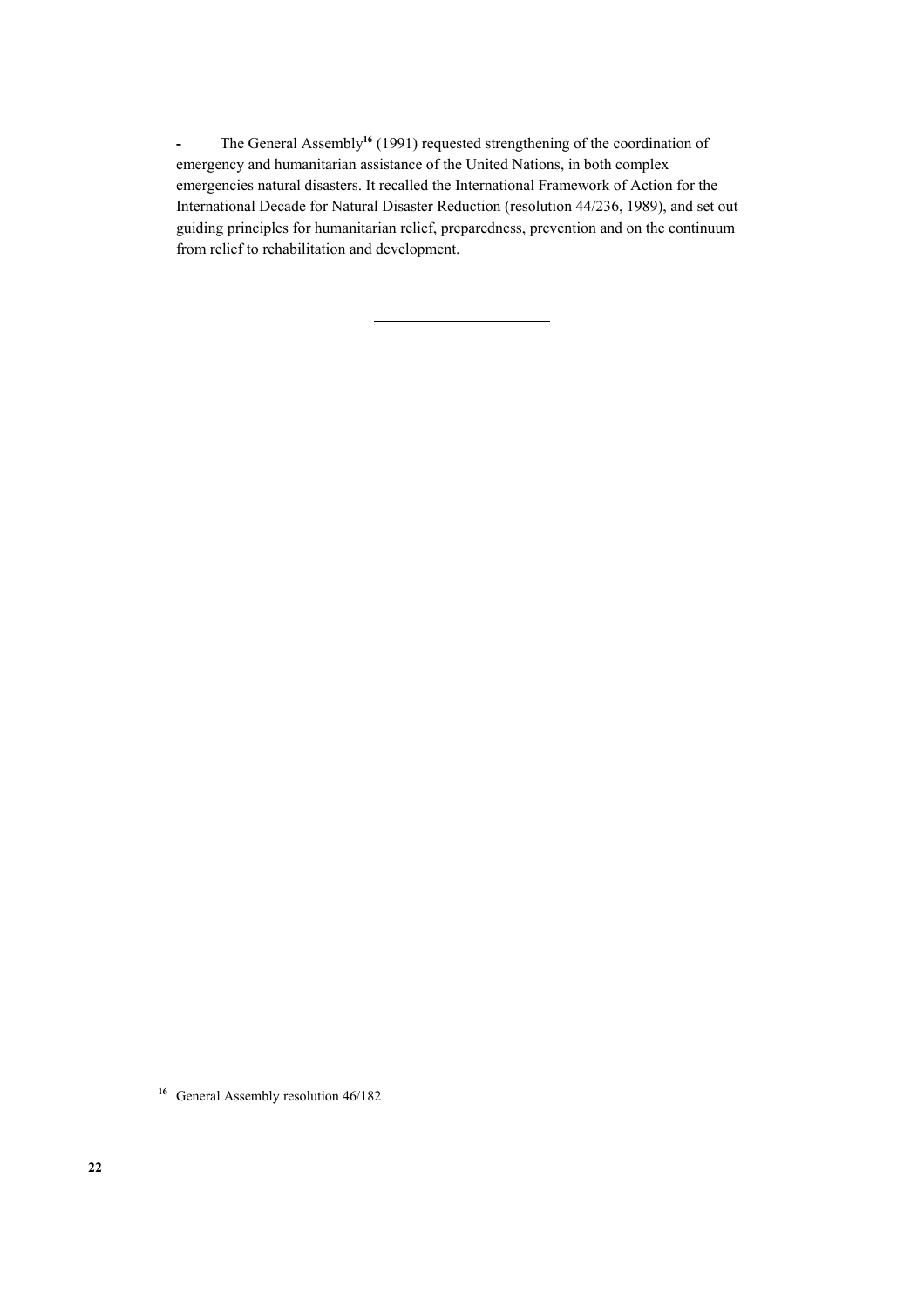

ၯ  $\Box$  $\geq$  $\mathbf{\Sigma}% _{T}$  $\prec$  :  $\bf \widetilde{K}$  . of th  $\mathbf \Phi$ 工  $\blacktriangleright$ o $\mathbf{\Omega}$ oFra $\mathbf \Xi$ eworkfo r $\prec$  . ctio  $\subset$  $\sim$  $\bullet$  $\bullet$  $\frac{2}{5}$  . 015: *Buildin g th eResilie nceofNatio nsandCommunitie s to Dis aste*

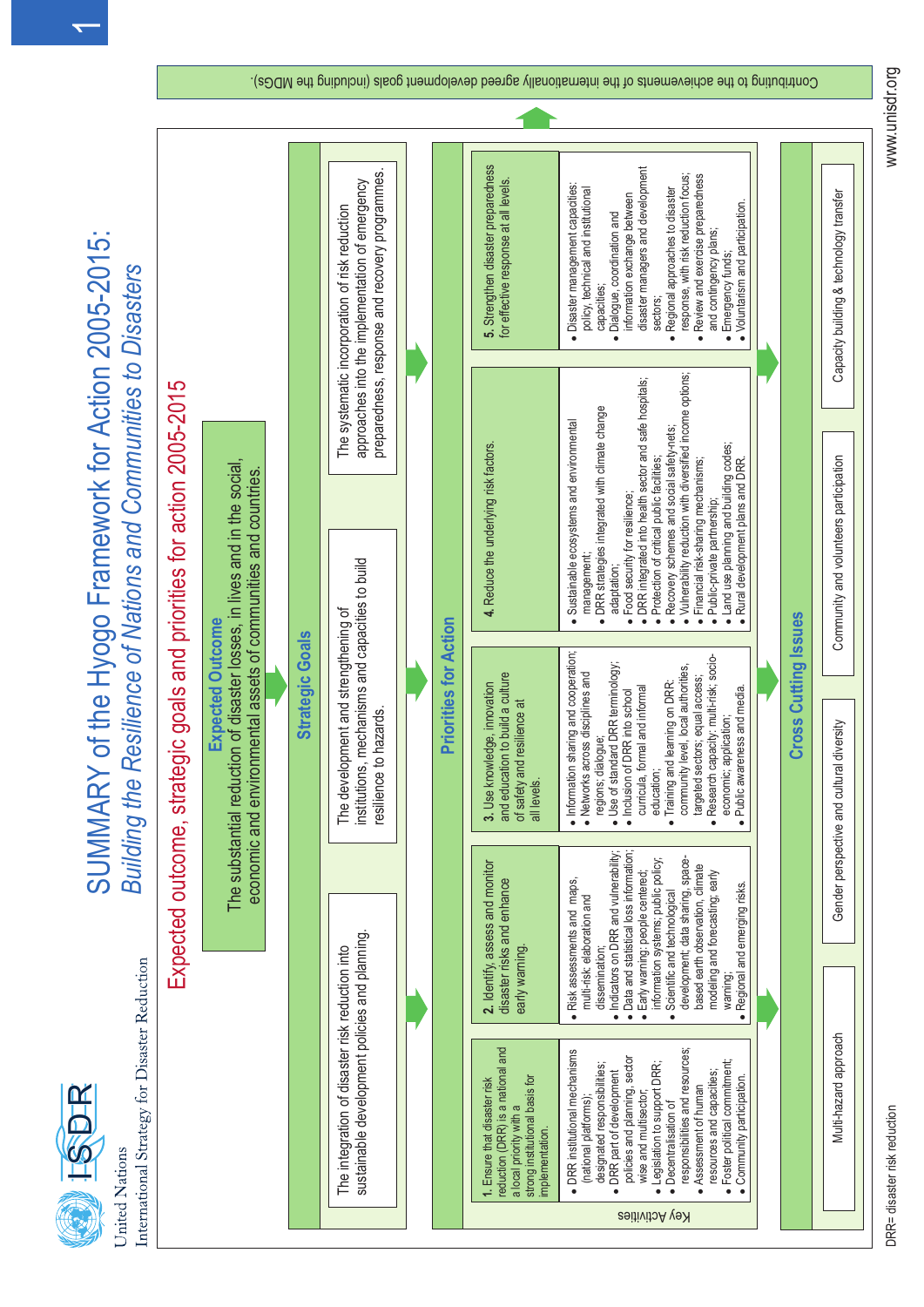|                | nternational Strategy for Disaster Reduction |
|----------------|----------------------------------------------|
| Jnited Nations |                                              |
|                |                                              |

2

# Implementation and Follow-Up mplementation and Follow-U

In order to achieve the strategic goals and act upon the priorities for action, the Framework identifies the following tasks for implementation and follow-up by States, regional and international organizations in collabora